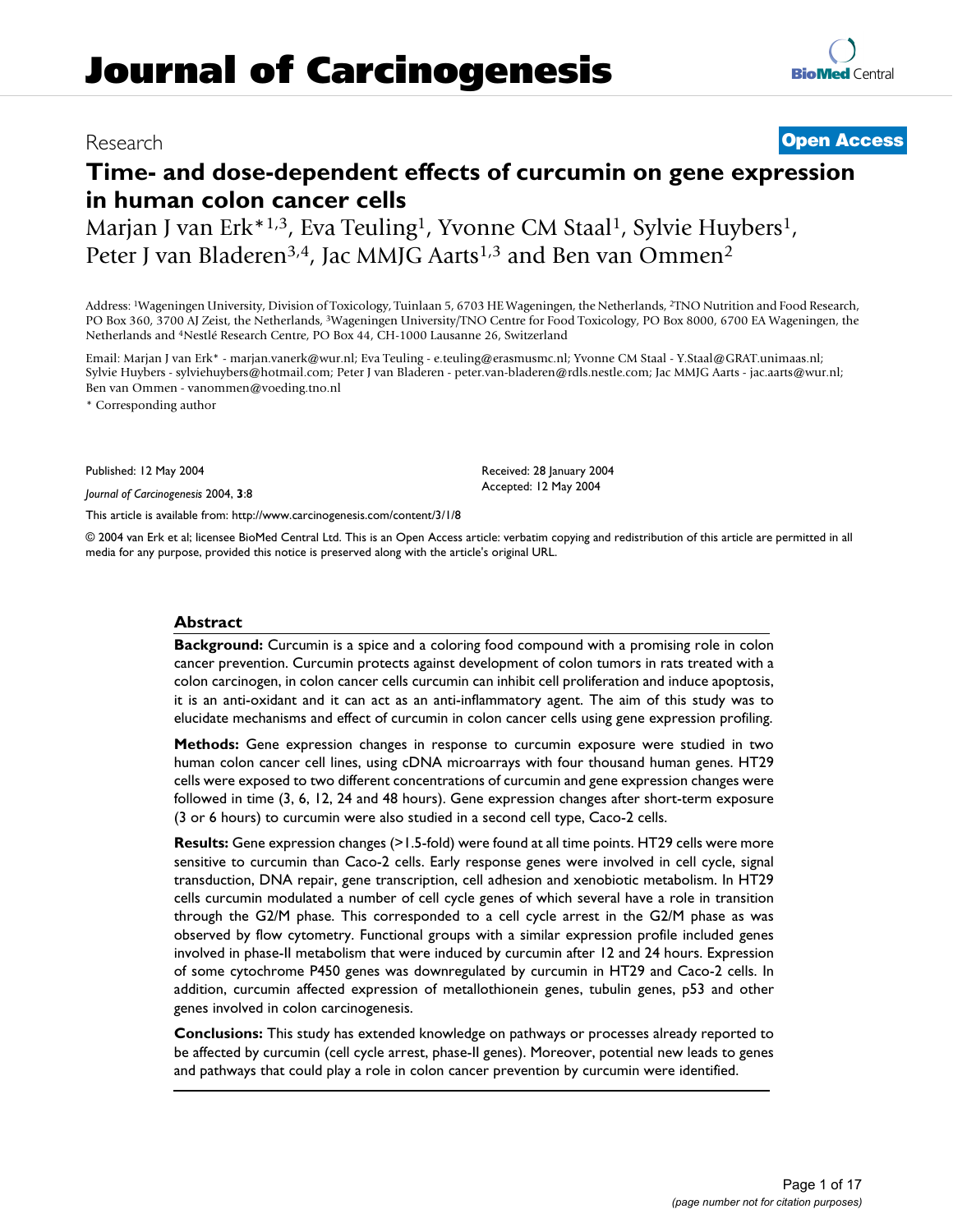# **Background**

Curcumin (diferuloylmethane) is a spice and a coloring agent derived from the root of the plant *Curcuma longa* to which colon cancer-preventive properties have been attributed. It is present in curry and mustard, and it is used extensively in Asian countries, also in traditional medicine. The low incidence of colon cancer in Asian countries could be related to low meat intake, but also to the regular use of curcumin in the diet [1].

In rats and mice curcumin has a profound effect on colon carcinogenesis. In rats treated with colon carcinogen azoxymethane (AOM), for example, consuming a diets with 2000 ppm curcumin resulted in a significant reduction of the number of aberrant crypt foci (ACF) after 9 weeks [2] and after 52 weeks incidence and multiplicity of colon adenocarcinomas were significantly reduced [3]. Similarly, incidence and multiplicity of adenomas was decreased in AOM-treated rats fed a diet with 8 or 16 g/kg curcumin for 45 weeks [4]. Also in a mouse model with a mutation in the APC gene curcumin reduced the number of colon tumors [5] or the multiplicity of colon adenomas [6]. Moreover, curcumin was found to protect against development of colon cancer during both the initiation and the promotion stage in AOM-treated rats and AOMtreated mice [7,8]. In addition to the effect on colon cancer, curcumin showed anticancer effects in intestinal cancer, stomach cancer and hepatocellular carcinoma [9-11].

In vitro, curcumin caused a dose-dependent decrease in cell proliferation in colon cancer cells and the cells accumulated in the G2/M phase [12-14]. Apoptosis was increased in colon cancer cells in response to curcumin [13,14]. Also in other cell lines, e.g. breast cancer cells, prostate cancer cells and leukaemia cells, curcumin inhibited cell proliferation and induced apoptosis [15-19]. In addition to inhibition of cell proliferation and increased apoptosis, many mechanisms have been proposed to explain the anti-carcinogenic effect of curcumin, including its anti-inflammatory and antioxidant activity, induction of phase-II detoxification enzymes, inhibition of cyclooxygenase 2 (COX-2), effect on AP-1 and NFκB transcription factors, inhibition of matrix metalloproteinase (MMP), effect on protein kinases and more [20-22].

In rats absorption of curcumin from the intestine was reported to be about 60% [23]. Curcumin and metabolites formed in intestine and liver are mostly excreted in the faeces [24,25]. As the colon is exposed to both curcumin and its metabolites, it is a likely target for the anticarcinogenic activity of these compounds. Moreover, the fact that humans were able to consume up to 8 grams of curcumin per day without toxic effects [26] makes curcumin a very interesting chemopreventive agent.

New techniques, like multiple gene expression analysis using microarrays, allow for a more comprehensive study of the effects and mechanisms of food components. By using cDNA microarrays the expression of thousands of genes can be studied in one experiment. The power of these techniques lies not only in the fact that many genes can be studied in one experiment, but also in the possibility to identify leads to pathways and mechanisms, as opposed to the extrapolation of assessments of a few genes. In addition, multiple gene expressions can be applied as 'fingerprint' biomarkers.

The aim of our study was to use new and genome-wide information on the gene expression profile induced by curcumin in colon cancer cells to elucidate mechanisms involved in the cancer-preventive action of curcumin. Therefore, HT29 colon cancer cells were exposed to two concentrations of curcumin and gene expression changes were measured at five exposure time points ranging from 3 hours to 48 hours. In addition, the response to shortterm exposure to curcumin (3 and 6 hours) was also studied in Caco-2 cells. Furthermore, in HT29 cells changes in expression of cell cycle genes in response to curcumin were related to changes in cell cycle distribution. The time- and concentration-dependent changes in gene expression in HT29 and Caco-2 cells are reported and unique findings and observed similarities are discussed in relation to data from other (microarray) studies to gain more insight into mechanisms of cancer prevention by curcumin.

# **Methods**

# *Cell culture*

HT29 cells (ATCC, Rockville, USA) were grown in McCoy's 5 A medium with L-glutamine (Gibco BRL Life Technologies) with 10% FCS. Caco-2 cells (ATCC, Rockville, USA) were grown in DMEM with 25 mM HEPES, without sodium pyruvate, with 4500 mg/l glucose, with pyridoxine (Gibco BRL Life Technologies), to which was added 10% FCS, 1% non-essential amino acids (Gibco BRL Life Technologies) and 2% penicillin/streptomycin (Gibco BRL Life Technologies). Cells were maintained at  $37^{\circ}$ C in a humidified atmosphere containing 5% CO<sub>2</sub>. Curcumin (Sigma, St. Louis, MO, USA) was dissolved in DMSO. At 70% confluence HT29 cells and Caco-2 cells were exposed to 30 µmol/L (referred to as low concentration) or 100 μmol/L curcumin (referred to as high concentration) for 3 or 6 hours. In addition, HT29 cells were exposed to 25  $\mu$ mol/L (referred to as low concentration) or 100 µmol/L curcumin (referred to as high concentration) for 12, 24 or 48 hours. The final DMSO concentration in the medium was 0.1%.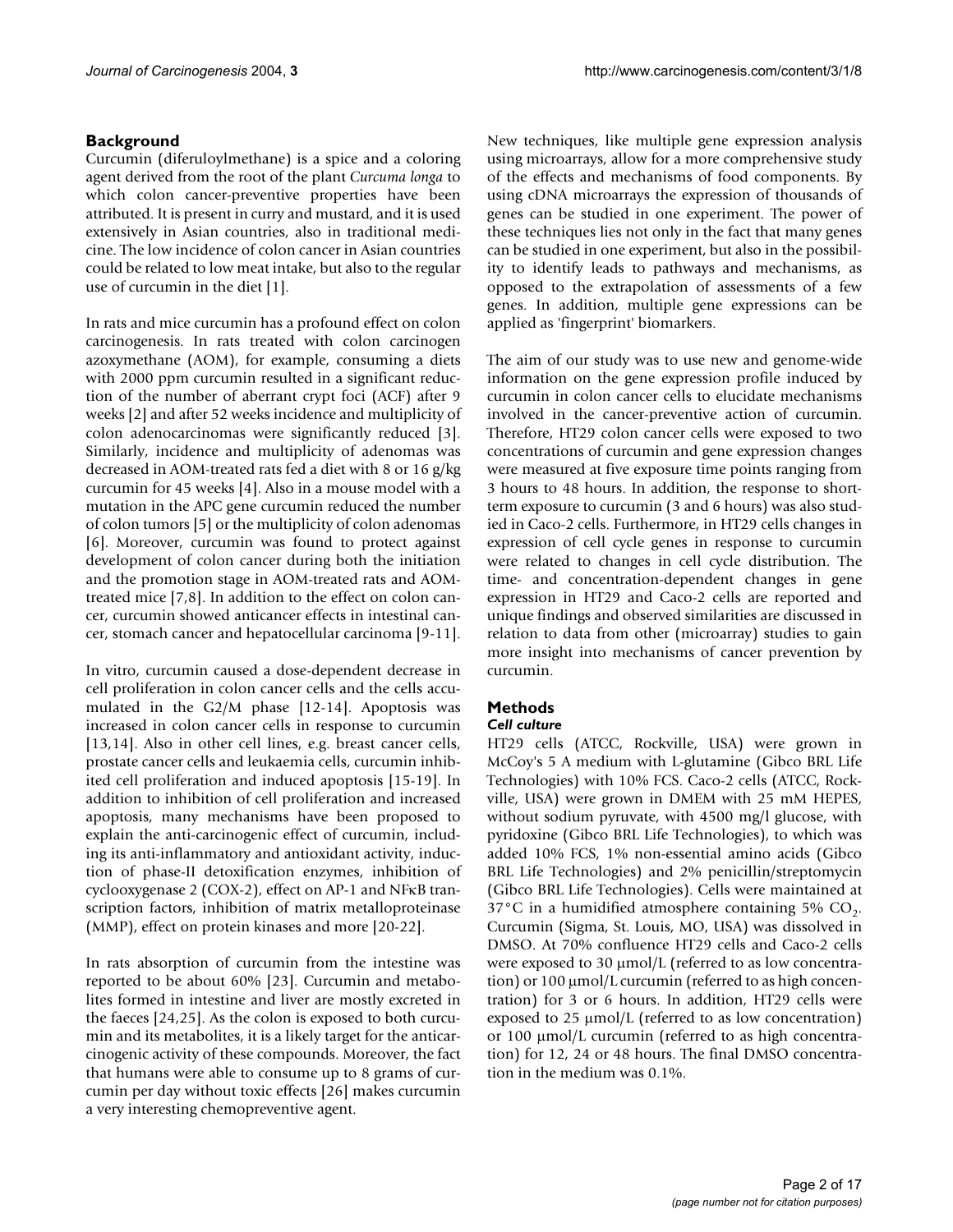### *Cell cycle analysis using flow cytometry*

HT29 cells were plated at a density of  $3 \times 10^5$  cells in 25 cm2 culture flasks. After 24 hours, cells were exposed to curcumin. After the exposure period cells were trypsinized and collected in the original medium (to include floating cells in the analysis). Cells were pelleted by centrifugation at 500 × g at 4°C and washed with PBS. Cells were resuspended in PBS, ice-cold ethanol (75%) was added to the cells while vortexing and cells were incubated on ice for 1 hour to fixate the cells. Cells were washed with PBS and finally PBS with propidium iodide (Sigma, St. Louis, MO, USA; 50 µg/ml) and Rnase A (Qiagen, Hilden, Germany; 0.1 mg/ml) was added. After incubation for 30 min in the dark, cells were analysed using an Epics XL-MCL flow cytometer (Beckman Coulter). P-values for difference between cell cycle distribution in treated cells and in untreated cells were calculated using a Student's t-test. Also, after trypsinization cells were counted using a Bürker-Turk counting chamber.

### *RNA isolation*

After exposure total RNA was isolated from the cells using Trizol (Life Technologies S.A., Merelbeke, Belgium) according to the manufacturer's protocol. RNA clean-up and Dnase digestion was performed using the RNeasy mini kit (Qiagen, Hilden, Germany). RNA was checked for purity and stability by gel electrophoresis and UV spectrometry. Absorption at 260 and 280 nm was measured and RNA quantity and  $A_{260}/A_{280}$  ratio were calculated. Only RNA samples with  $A_{260}/A_{280}$  ratio > 1.6 were used in further experiments. Similar to other studies [27,28], RNA from two or three exposure experiments was pooled before labelling and hybridisation to reduce possible bias from single exposure.

### *Quantitative real-time polymerase chain reaction*

2 µg of total RNA was reverse transcribed into cDNA using 250 ng random hexamer primers and 200 units M-MLV reverse transcriptase (Invitrogen Life Technologies, Breda, the Netherlands) in a final volume of 20 µl. The same batch of cDNA was used for all real-time PCR experiments. Real-time PCR was performed using an iCycler PCR machine (Biorad, Veenendaal, the Netherlands) and the QuantiTect SYBR Green PCR kit (Qiagen, Hilden, Germany). For all types of amplicon reactions were performed in a final volume of 25 µl containing 400 nM of each primer, 5 µl of diluted cDNA preparation (equivalent to 50 or 5 ng of starting RNA) and 1× QuantiTect SYBR Green Master Mix (Qiagen, Hilden, Germany). GAPDH and beta actin expression was measured to correct for differences in efficiency during reverse transcription. The primer pairs used to amplify beta-actin, GAPDH, AKR1C1 and EGR1 were as follows: beta-actin upstream: 5'-CAC CCC GTG CTG CTG AC-3', downstream: 5'-CCA GAG GCG TAC AGG GAT AG-3'; GAPDH upstream: 5'-TGC ACC ACC AAC TGC TTA GC-3', downstream: 5'-GGC ATG GAC TGT GGT CAT GAG-3'; AKR1C1 upstream: 5'-CGT GGG AGG CCG TGG AGA AG-3', downstream: 5'-GCT GCC TGC GGT TGA AGT TGG-3'; EGR1 upstream: 5'-GTC CCC GCT GCA GAT CTC T-3', downstream: 5'-CTC CAG CTT AGG GTA GTT GTC CAT-3'.

Before real-time PCR analyses the specificity of the used primer pairs and the correct size of the obtained PCR products was checked by gel electrophoresis. At the end of all real-time PCR runs, a melt curve peak analysis was performed to ensure amplification of only the correct product.

Amplification efficiency for each gene was calculated using a dilution series from a mixture of all cDNAs, as recommended in Pfaffl et al. [29]. A threshold was chosen so that for all samples in the dilution series amplification was in the exponential phase and the correlation coefficient (as found for the linear relation between threshold cycle value and logarithm of starting quantity) was maximal. This threshold level was also applied to determine the threshold cycle value for all individual samples. Each sample was measured in duplo at two different starting concentrations of cDNA (equivalent to 50 or 5 ng of starting RNA).

# *cDNA microarray preparation*

A set of 4069 sequence-verified human cDNA clones from the I.M.A.G.E. consortium was purchased (Research Genetics, U.S.A.) as PCR products. The cDNA was amplified by PCR with forward (5'-CTGCAAGGCGATTAAGTT-GGGTAAC-3') and reverse (5'-GTGAGCGGATAACAATTTCACACAGGAAACAGC-3') primers. The primers contained a 5'-C6-aminolinker (Isogen Bioscience, Maarsen, The Netherlands) to facilitate cross-linking to the aldehyde-coated glass microscope slides. PCR products were checked by electrophoresis on a 1% agarose gel. PCR products were purified by isopropanol precipitation and washing in 70% ethanol, and were dissolved in 3 × SSC. The clones were spotted on CSS-100 silylated aldehyde glass slides (TeleChem, Sunnyvale, CA, USA) in a controlled atmosphere. To reduce free aldehyde residues, slides were blocked with borohydride after spotting and drying. Slides were stored in the dark and dustfree until further use.

# *Labelling and hybridisation*

Total RNA (25 µg) was labelled using CyScribe first-strand cDNA labelling kit (Amersham Biosciences, Freiburg, Germany). During reverse transcription of the RNA, Cy3- or Cy5-labelled dUTP was built into the cDNA. After incubating the reaction for 1.5 h at 42°C, RNA was hydrolysed by adding NaOH. After neutralisation, free nucleotides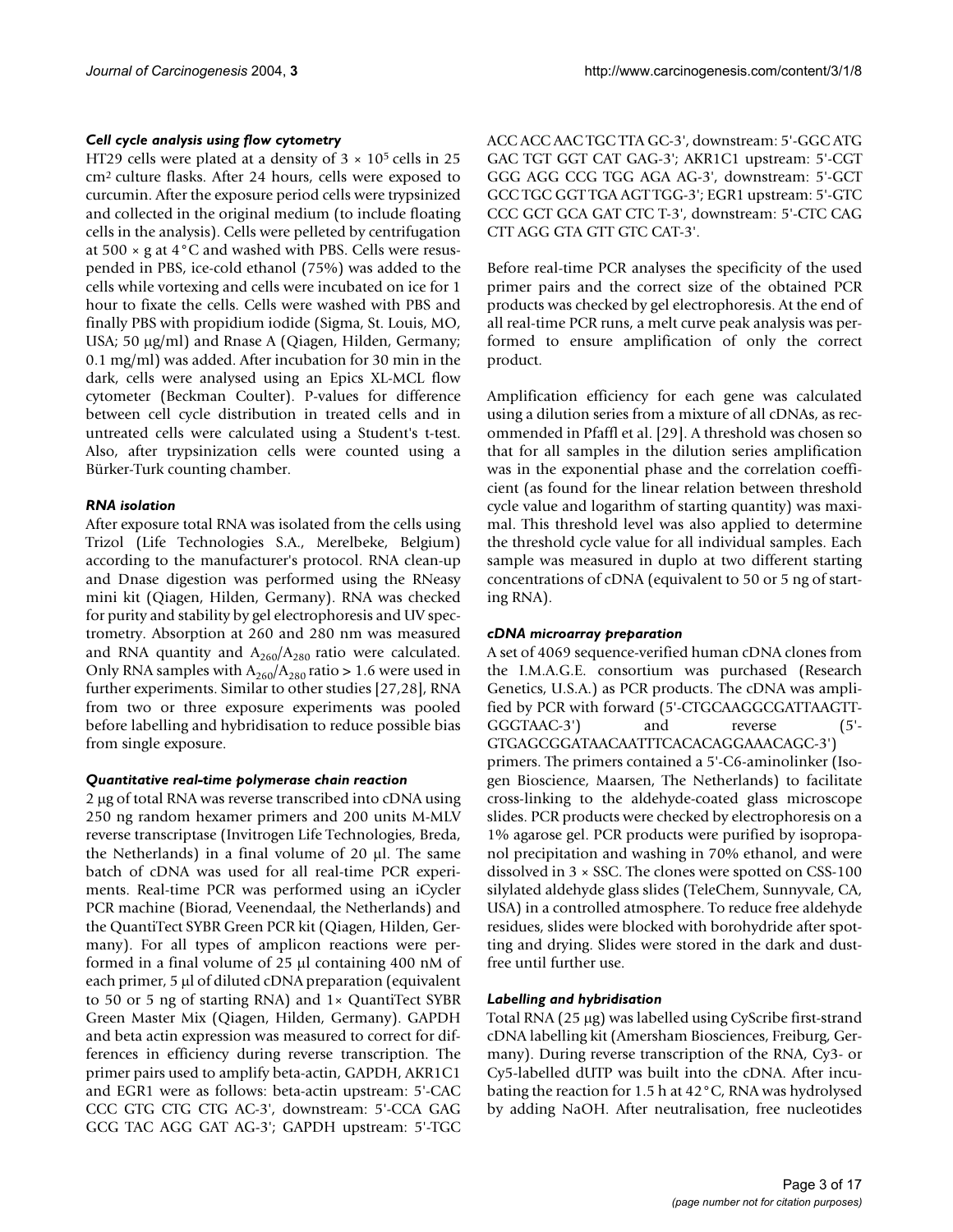were removed from the solution using AutoSeq G50 columns (Amersham Biosciences, Freiburg, Germany).

Each sample was labelled twice, once with Cy3 and once with Cy5. cDNA from cells exposed to curcumin (treated sample) was hybridised to the microarray in competition with cDNA from cells exposed to DMSO only (untreated sample), while one of the samples was labelled with Cy3 and the other with Cy5. Hybridisations were repeated with a dye swap.

Before hybridisation, Cy3- and Cy5-labeled cDNAs were mixed and human cot-1 DNA (3 µg, Life Technologies S.A., Merelbeke, Belgium), yeast tRNA (100 µg, Life Technologies S.A., Merelbeke, Belgium) and poly(dA-dT) (20 µg, Amersham Biosciences, Freiburg, Germany) were added to avoid non-specific binding. The hybridisation mix was dissolved in 30 µl Easyhyb hybridisation buffer (Roche Diagnostics, Mannheim, Germany), denatured for 1.5 min at 100°C and incubated for 30 minutes at 42°C.

Before adding the hybridisation mix to the slides, slides were prehybridised in prehybridisation buffer (5 × SSC, 0.1 % SDS and 10 mg/ml bovine serum albumin) for 45 minutes at 42°C, washed in milliQ water, washed with isopropanol and dried.

After pipetting the hybridisation mix on the slides, the slides were covered with a plastic coverslip and hybridised overnight in a slide incubation chamber (Corning, Life Sciences, Schiphol, the Netherlands) submerged in a 42°C waterbath. After hybridisation, slides were washed by submersion and agitation in 0.5 × SSC with 0.2% SDS and in 0.5  $\times$  SSC. Then, slides were firmly shaken in 0.2  $\times$ SSC and put on a rotation plateau for 10 min. This step was repeated once and slides were dried quickly by centrifugation at 700 rpm.

Slides were scanned with a ScanArray Express confocal laser scanner (Perkin Elmer Life Sciences, USA) and Imagene 4.0 (Biodiscovery Inc., Los Angeles, USA) was used to extract data from the images, with automatic flagging of weak or negative signals and spots with nonhomogeneous signal.

# *Data analysis*

Data were imported into SAS Enterprise guide V2 (SAS Institute Inc., Cary, USA). Spots with a signal/background ratio less than 1.5 or spots that were flagged by the Imagene software were not included in the data analysis. For each spot, local background intensity was subtracted from mean signal intensity and the expression ratio was calculated by dividing background-corrected signal intensity of the treated sample by the background-corrected signal intensity of the untreated sample. Expression ratios were then log transformed (base 2), normalised per slide using an intensity-dependent method (Lowess) [30] and scaled. Data were transferred to Microsoft Excel 97 (Microsoft Corporation, USA). Expression ratios of duplo (dye swap) arrays were combined and an average expression ratio was calculated, provided that an expression ratio was present for both arrays. In addition, genes that showed specific dye bias at all timepoint were excluded from further analysis and when looking for early or late response genes only genes that did not show dye bias were included.

Since it is impossible to report results for all genes on the array for all time points, we chose to look at genes with a relatively large change in expression over time. Among these genes we identified early response genes (which were more than 1.5 fold induced or repressed after 3 or 6 hours of exposure) and genes that respond at later time points. In addition, we identified genes with similar responses to curcumin within a pathway and we looked at pathways known to be important in colon carcinogenesis, like cell cycle control and apoptosis. Clustering methods like K-means clustering <http://ep.ebi.ac.uk/EP/EPCLUST/> were used to identify genes with a similar expression profile over the different time points.

# *Principal Component Analysis*

To analyze and visualize the results of the microarray experiments Principal Component Analysis (PCA) was used, which is a well-known pattern recognition method in the field of multivariate data analysis. Data analysis was performed using the Matlab software (The MathWorks, Inc., 1984–2001) version 6.1.0.450 (R12.1). For PCA analysis the procedure from the PLS Toolbox was used (Version 2.0.1b 1999, Eigenvector Research, Inc., 1995– 1999). Average expression ratios were used in the PCA analysis. Only genes with less than three missing values among the different time points were included. Before PCA analysis, data sets were mean-centered.

# **Results**

Curcumin exposure resulted in gene expression changes in HT29 cells at all time points. However, after exposure to curcumin for 48 hours only 20–30 genes were up- or downregulated more than 1.5 fold, while after for example 3 or 12 hours about 130 genes were up- or downregulated more than 1.5 fold. The total set of gene expression data was submitted to principal component analysis (PCA), identifying the two major components within the total variation between samples, which are then visualized in a two-dimensional plot in which the expression profiles at each of the time points are projected. This PCA plot (Figure 1) nicely visualizes the time-dependent changes in the gene expression patterns. Interestingly, the time-dependent shift of the overall gene expression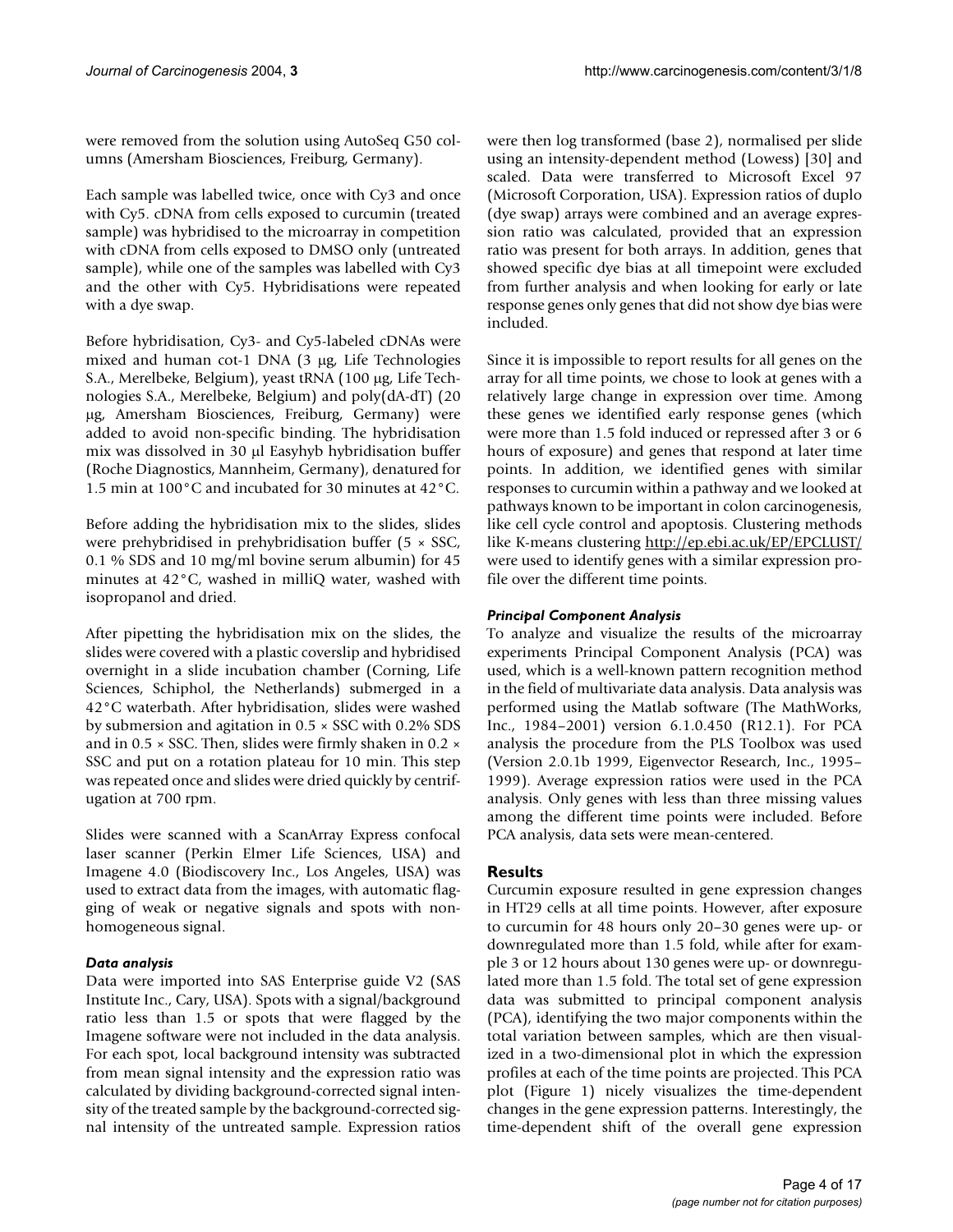

Principal Component Analysis (PCA). The gene expression pattern at each time point is visualized as a dot in this two-dimensional graph. The axes show the scores of the gene expression profiles of HT29 cells at the specific time points after exposure to curcumin in principal component (PC) 1 and 2 (which explain the largest part of the variance). The variance explained by the PCs is indicated between parentheses. Open circles and dotted arrows indicate exposure to the low curcumin concentration, filled circles and solid arrows indicate exposure to the high curcumin concentration.

patterns is similar for the low and the high curcumin concentration. The points representing the gene expression patterns after exposure to curcumin for 48 hours are plotted quite distantly from the gene expression patterns at the other time points, also indicating that the expression patterns of the cells exposed to curcumin for 48 hours are different from the gene expression patterns at the other time points.

Early response genes were defined as genes that were differentially expressed after exposure to curcumin for 3 or 6 hours. A selection of the early response genes in HT29 cells is listed in table [1](#page-5-0) (low concentration) and table [2](#page-6-0) (high concentration). Early response genes were involved in several processes, including cell cycle control, signal transduction, DNA repair, transcription regulation, cell adhesion and xenobiotic metabolism. Both curcumin concentrations caused an increase in expression of genes involved in DNA repair, e.g. MLH1, MSH3 and ERCC2 (Tables [1](#page-5-0) and [2\)](#page-6-0). Upregulated signal transduction genes included STAT3 and STAT5b (Table [1\)](#page-5-0) and some genes of the MAPK signal transduction pathway (MAP3K10, MAP4K2; table [1](#page-5-0) and [2](#page-6-0)). Some other MAPK signal transduction genes were downregulated by the low curcumin concentration (Table [1\)](#page-5-0). Expression of a group of genes involved in cell adhesion and protein binding was induced by short-term exposure to curcumin, including annexin (Table [1\)](#page-5-0) and integrin genes (Table [2](#page-6-0)). Several genes involved in xenobiotic metabolism were downregulated after short-term exposure to the high concentration of curcumin, namely GSTT2, GSTM4, CYP1B1 (Table [2\)](#page-6-0). Expression of GCLC, involved in glutathione synthesis, was upregulated after 6 hours (Table [2\)](#page-6-0).

Also, genes involved in transcription regulation were induced or repressed by short-term exposure to curcumin.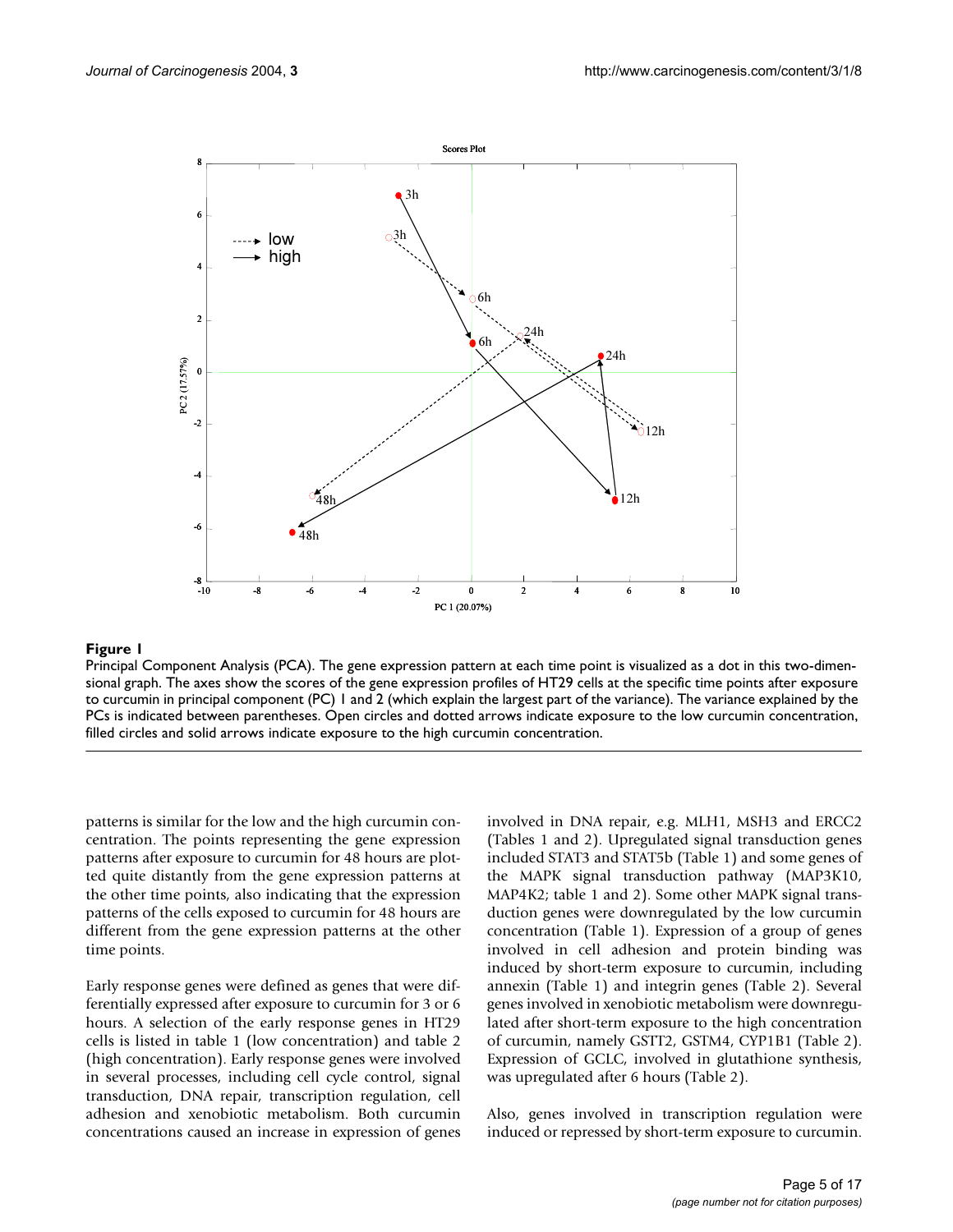|                            |                                                                                          |                     | Fold change<br>(treated/control) |                 |                                                 |  |  |
|----------------------------|------------------------------------------------------------------------------------------|---------------------|----------------------------------|-----------------|-------------------------------------------------|--|--|
| Accession number Gene Name |                                                                                          | Gene Symbol         | 3 h                              | 6 h             | Involved in                                     |  |  |
| R10662                     | mutL homolog 1, colon cancer, nonpolyposis type 2<br>(E. coli)                           | <b>MLHI</b>         | 1.90                             | 1.04            | DNA repair                                      |  |  |
| AA421716                   | mutS homolog 3 (E. coli)                                                                 | MSH3                | 1.11                             | 1.53            | DNA repair                                      |  |  |
| R54492                     | excision repair cross-complementing rodent repair<br>deficiency, complementation group 2 | ERCC2               | 1.63                             | 1.20            | DNA repair                                      |  |  |
| AA399410                   | signal transducer and activator of transcription 3<br>(acute-phase response factor)      | STAT3               | 1.56                             | 1.19            | Signal transduction/transcription<br>regulation |  |  |
| AA280647                   | signal transducer and activator of transcription 5B                                      | STAT5B              | 1.67                             | -1.04           | Signal transduction/transcription<br>regulation |  |  |
| AA434420                   | protein tyrosine phosphatase, non-receptor type 9                                        | PTPN9               | 1.74                             | 1.64            | Signal transduction                             |  |  |
| H <sub>0</sub> 1340        | mitogen-activated protein kinase kinase kinase 10                                        | MAP3K10             | 1.83                             | 1.42            | Signal transduction                             |  |  |
| AA425826                   | mitogen-activated protein kinase kinase 2                                                | MAP2K2              | -1.72                            | $-1.03$         | Signal transduction                             |  |  |
| T94169                     | mitogen-activated protein kinase 8                                                       | MAPK8               | -1.55                            | 1.16            | Signal transduction                             |  |  |
| R82176                     | MAD, mothers against decapentaplegic homolog 7                                           | MADH7               | -1.77                            | NA <sup>1</sup> | Signal transduction                             |  |  |
| N71159                     | metastasis associated 1                                                                  | MTAI                | 1.68                             | NA              | Transcription regulation                        |  |  |
| AA448256                   | metal-regulatory transcription factor 1                                                  | MTFI                | -1.34                            | -1.66           | Transcription regulation                        |  |  |
| AA465236                   | forkhead box O3A                                                                         | FOXO3A              | -1.43                            | $-2.01$         | Transcription regulation                        |  |  |
| AA775415                   | SMT3 suppressor of mif two 3 homolog 2 (yeast)                                           | SMT3H2              | -1.77                            | $-1.57$         | Nuclear transport                               |  |  |
| T54121                     | cyclin El                                                                                | <b>CCNEI</b>        | 1.63                             | NA              | Cell cycle                                      |  |  |
| N74285                     | CDC5 cell division cycle 5-like                                                          | CDC <sub>5</sub> L  | 1.51                             | 1.05            | Cell cycle                                      |  |  |
| AA789328                   | cyclin-dependent kinase (CDC2-like) 10                                                   | CDK10               | 1.51                             | NA              | Cell cycle                                      |  |  |
| AA877595                   | cyclin-dependent kinase inhibitor 2A (melanoma, p16,<br>inhibits CDK4)                   | CDKN <sub>2</sub> A | I.49                             | 1.86            | Cell cycle                                      |  |  |
| AA488324                   | BUBI budding uninhibited by benzimidazoles I<br>homolog beta (yeast)                     | <b>BUBIB</b>        | -1.95                            | NA              | Cell cycle                                      |  |  |
| R19158                     | serine/threonine kinase 6                                                                | STK6                | -1.25                            | $-1.80$         | Cell cycle                                      |  |  |
| AA071486                   | serine/threonine kinase 12                                                               | STK12               | $-1.50$                          | $-1.83$         | Cell cycle                                      |  |  |
| AA082943                   | cyclin G1                                                                                | <b>CCNGI</b>        | $-1.54$                          | 1.24            | Cell cycle                                      |  |  |
| W51794                     | matrix metalloproteinase 3 (stromelysin 1,<br>progelatinase)                             | MMP3                | -1.12                            | 1.52            | Breakdown of extracellular<br>matrix            |  |  |
| N33214                     | matrix metalloproteinase 14 (membrane-inserted)                                          | MMP <sub>14</sub>   | -1.53                            | <b>NA</b>       | Breakdown of extracellular<br>matrix            |  |  |
| AA406571                   | carcinoembryonic antigen-related cell adhesion<br>molecule I (biliary glycoprotein)      | <b>CEACAMI</b>      | 1.76                             | 1.18            | Cell adhesion                                   |  |  |
| AA464982                   | annexin A11                                                                              | <b>ANXAII</b>       | 1.75                             | 1.13            | Protein binding                                 |  |  |
| AA419015                   | annexin A4                                                                               | ANXA4               | NA                               | 1.79            | Protein binding                                 |  |  |
| AA856874                   | furin (paired basic amino acid cleaving enzyme)                                          | <b>FURIN</b>        | 1.87                             | 1.48            | Proprotein convertase                           |  |  |
| R <sub>26</sub> 186        | protein phosphatase 1, catalytic subunit, beta isoform                                   | <b>PPPICB</b>       | 1.64                             | 1.65            | Phosphatase activity                            |  |  |
| N28497                     | protein phosphatase 2 (formerly 2A), regulatory<br>subunit A (PR 65), beta isoform       | PPP2R1B             | 1.91                             | <b>NA</b>       | Phosphatase activity                            |  |  |
| AA877845                   | LIM domain kinase 2                                                                      | LIMK <sub>2</sub>   | 1.88                             | 1.56            | Protein-protein interactions                    |  |  |
| AA634028                   | major histocompatibility complex, class II, DP alpha I                                   | HLA-DPAI            | $-2.06$                          | <b>NA</b>       | Immune-related                                  |  |  |
| T63324                     | major histocompatibility complex, class II, DQ alpha I                                   | <b>HLA-DQAI</b>     | 1.60                             | 1.17            | Immune-related                                  |  |  |
| H95960                     | secreted protein, acidic, cysteine-rich (osteonectin)                                    | <b>SPARC</b>        | -1.13                            | $-1.79$         | Collagen-binding Calcium-binding                |  |  |
| AA456291                   | Developmentally regulated GTP binding protein 2                                          | DRG <sub>2</sub>    | 1.67                             | 1.47            | GTP-binding protein                             |  |  |
| AA430178                   | RAN binding protein 2-like 1                                                             | RANBP2LI            | $-1.85$                          | $-1.11$         | GTP-binding protein                             |  |  |

<span id="page-5-0"></span>Table 1: Early response genes in HT29 cells after exposure to low concentration of curcumin (30 µmol/L).

<sup>1</sup> NA: not available

Among these were transcription factors such as activating transcription factor 4 (ATF4) and early growth response 1 (EGR1) (Table [2\)](#page-6-0). One of the target genes regulated by ATF4 is asparagine synthetase (ASNS) [31]. Figure 2 shows the expression profile of ATF4 and ASNS in response to curcumin. Induction of ATF4 expression at the early time points is followed by induction of expression of ASNS at the same and later time points. EGR1, a transcription factor involved in cell growth regulation and tumor suppression [32], was the most upregulated early response gene. In contrast to this strong upregulation after exposure to the high concentration of curcumin, this gene was not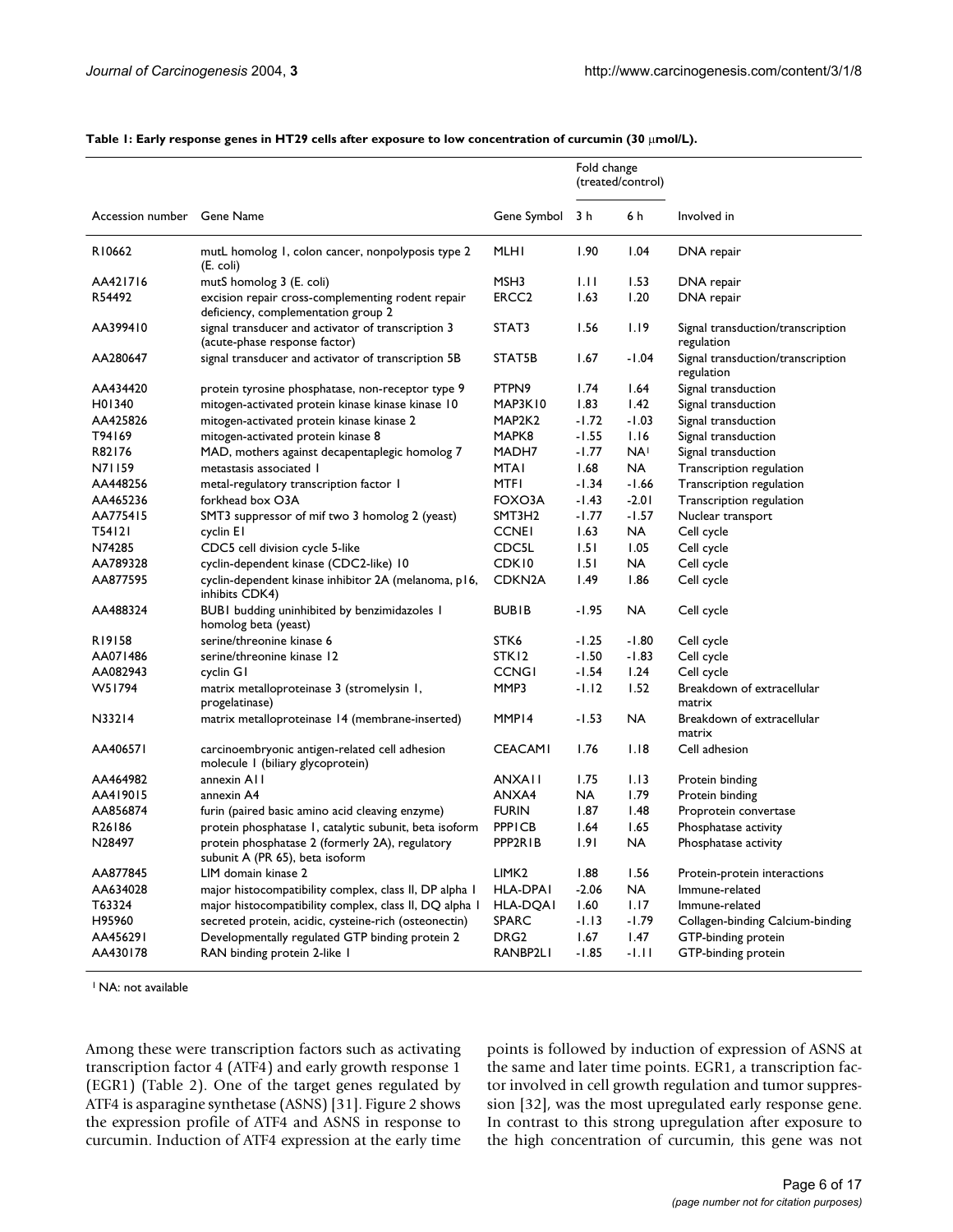|                     |                                                                                                       |                     | Fold change<br>(treated/control) |                 |                                   |  |  |
|---------------------|-------------------------------------------------------------------------------------------------------|---------------------|----------------------------------|-----------------|-----------------------------------|--|--|
| Accession number    | Gene Name                                                                                             | Gene Symbol         | 3 h                              | 6 h             | Involved in                       |  |  |
| AA421716            | mutS homolog 3 (E. coli)                                                                              | MSH3                | 1.52                             | 1.47            | DNA repair                        |  |  |
| R91570              | signal transducer and activator of transcription 4                                                    | STAT4               | 1.17                             | $-1.57$         | Signal transduction               |  |  |
| H01340              | mitogen-activated protein kinase kinase kinase 10                                                     | MAP3K10             | .8                               | 1.33            | Signal transduction               |  |  |
| R50953              | mitogen-activated protein kinase kinase kinase kinase<br>$\overline{2}$                               | MAP4K2              | 1.65                             | NA <sup>I</sup> | Signal transduction               |  |  |
| R38343              | protein tyrosine phosphatase, receptor type, G                                                        | <b>PTPRG</b>        | 1.56                             | 1.05            | Signal transduction               |  |  |
| AA486533            | early growth response I                                                                               | <b>EGRI</b>         | 8.66                             | 1.29            | Transcription regulation          |  |  |
| AA600217            | activating transcription factor 4 (tax-responsive<br>enhancer element B67)                            | ATF4                | 1.94                             | <b>NA</b>       | Transcription regulation          |  |  |
| R83270              | TGFB-induced factor (TALE family homeobox)                                                            | <b>TGIF</b>         | $-1.97$                          | $-1.06$         | Transcription regulation          |  |  |
| AA733038            | polymerase (RNA) I polypeptide C, 30 kDa                                                              | <b>POLRIC</b>       | $-1.66$                          | $-1.09$         | Transcription regulation          |  |  |
| AA857163            | amphiregulin (schwannoma-derived growth factor)                                                       | <b>AREG</b>         | 1.98                             | 1.23            | Growth factor (cell cycle)        |  |  |
| R45059              | vascular endothelial growth factor                                                                    | <b>VEGF</b>         | 1.78                             | <b>NA</b>       | Growth factor (cell cycle)        |  |  |
| R54846              | fibroblast growth factor receptor I                                                                   | <b>FGFRI</b>        | 1.78                             | <b>NA</b>       | Cell growth (signal transduction) |  |  |
| AA877595            | cyclin-dependent kinase inhibitor 2A (melanoma, p16,<br>inhibits CDK4)                                | CDKN <sub>2</sub> A | 1.72                             | <b>NA</b>       | Cell cycle                        |  |  |
| AA450265            | proliferating cell nuclear antigen                                                                    | <b>PCNA</b>         | $-1.59$                          | $-1.09$         | Cell cycle                        |  |  |
| N74956              | insulin-like growth factor binding protein 7                                                          | IGFBP7              | $-1.55$                          | $-1.39$         | Cell proliferation                |  |  |
| AA180742            | tubulin, alpha I (testis specific)                                                                    | <b>TUBAI</b>        | $-1.53$                          | $-1.09$         | Cytoskeleton                      |  |  |
| AA480995            | methylene tetrahydrofolate dehydrogenase (NAD+<br>dependent), methenyltetrahydrofolate cyclohydrolase | MTHFD <sub>2</sub>  | 1.79                             | 1.56            | Single carbon unit transfer       |  |  |
| H <sub>23</sub> 187 | carbonic anhydrase II                                                                                 | CA2                 | $-1.09$                          | $-1.69$         | Single carbon unit transfer       |  |  |
| AA037229            | integrin, beta 3 (platelet glycoprotein IIIa, antigen<br>CD6I)                                        | ITGB3               | $-1.21$                          | $-1.50$         | Cell adhesion                     |  |  |
| AA485668            | Integrin, beta 4                                                                                      | <b>ITGB4</b>        | 1.82                             | 1.21            | Cell adhesion                     |  |  |
| W56754              | Integrin, beta 8                                                                                      | <b>ITGB8</b>        | 1.51                             | $-1.08$         | Cell adhesion                     |  |  |
| R48796              | integrin, alpha L (antigen CD11A (p180), lymphocyte<br>function-associated antigen                    | <b>ITGAL</b>        | 1.50                             | 1.19            | Cell adhesion                     |  |  |
| AA159577            | mucin 5, subtype B, tracheobronchial                                                                  | MUC5B               | 1.84                             | 1.27            | Extracellular matrix formation    |  |  |
| AA490208            | glutathione S-transferase theta 2                                                                     | GSTT <sub>2</sub>   | $-1.56$                          | $-1.48$         | Xenobiotic metabolism             |  |  |
| AA486570            | glutathione S-transferase M4                                                                          | GSTM4               | $-1.13$                          | $-1.54$         | Xenobiotic metabolism             |  |  |
| AA448157            | cytochrome P450, family 1, subfamily B, polypeptide 1                                                 | <b>CYPIBI</b>       | $-1.74$                          | $-1.33$         | Xenobiotic metabolism             |  |  |
| H56069              | glutamate-cysteine ligase, catalytic subunit                                                          | <b>GCLC</b>         | $-1.16$                          | 1.52            | Glutathione synthesis             |  |  |
| AA759046            | dual specificity phosphatase 2                                                                        | DUSP <sub>2</sub>   | 2.31                             | 1.24            | Inactivation MAPK family kinases  |  |  |
| AA187349            | ferredoxin I                                                                                          | <b>FDXI</b>         | $-1.57$                          | <b>NA</b>       | Electron transfer, metabolism     |  |  |
| AA450205            | translocation protein I                                                                               | <b>TLOCI</b>        | $-1.54$                          | $-1.54$         | Protein transport                 |  |  |
| H13691              | major histocompatibility complex, class II, DM beta                                                   | <b>HLA-DMB</b>      | 1.51                             | $-1.01$         | Immune-related                    |  |  |
| T70057              | immunoglobulin   polypeptide                                                                          | IGJ                 | $-1.91$                          | 1.02            | Immune-related                    |  |  |
| AA496359            | immediate early protein                                                                               | ETRI01              | 1.54                             | 1.10            | Unknown                           |  |  |
| AA425687            | DEAD/H (Asp-Glu-Ala-Asp/His) box polypeptide I                                                        | <b>DDXI</b>         | $-1.56$                          | <b>NA</b>       | Unknown                           |  |  |

<span id="page-6-0"></span>Table 2: Early response genes in HT29 cells after exposure to high concentration of curcumin (100 µmol/L).

<sup>1</sup> NA: not available

induced by the low curcumin concentration (Figure 3A). Expression of EGR1 was also measured by real-time RT-PCR. The induction factor for EGR1 after 3 hours of exposure to the high curcumin concentration was even higher when measured with real-time PCR than with the cDNA microarray (23.0  $\pm$  2.73 when normalised to beta-actin and  $30.5 \pm 2.96$  when normalised to GAPDH versus 8.7 as measured on cDNA microarray). Similarly, downregulation of EGR1 after 12 hours (2-fold) and upregulation after 24 hours of exposure (1.4-fold) were confirmed by real-time RT-PCR analysis of the effects on EGR1 expression (data not shown).

In addition to the functional groups mentioned above several genes involved in the cell cycle or cell growth were among the early response genes. For example several growth factors (AREG, VEGF, FGFR1) were upregulated three hours after exposure to the high concentration of curcumin (Table [2](#page-6-0)). At the same time point, expression of cyclin-dependent kinase inhibitor p16INK4 (CDKN2A)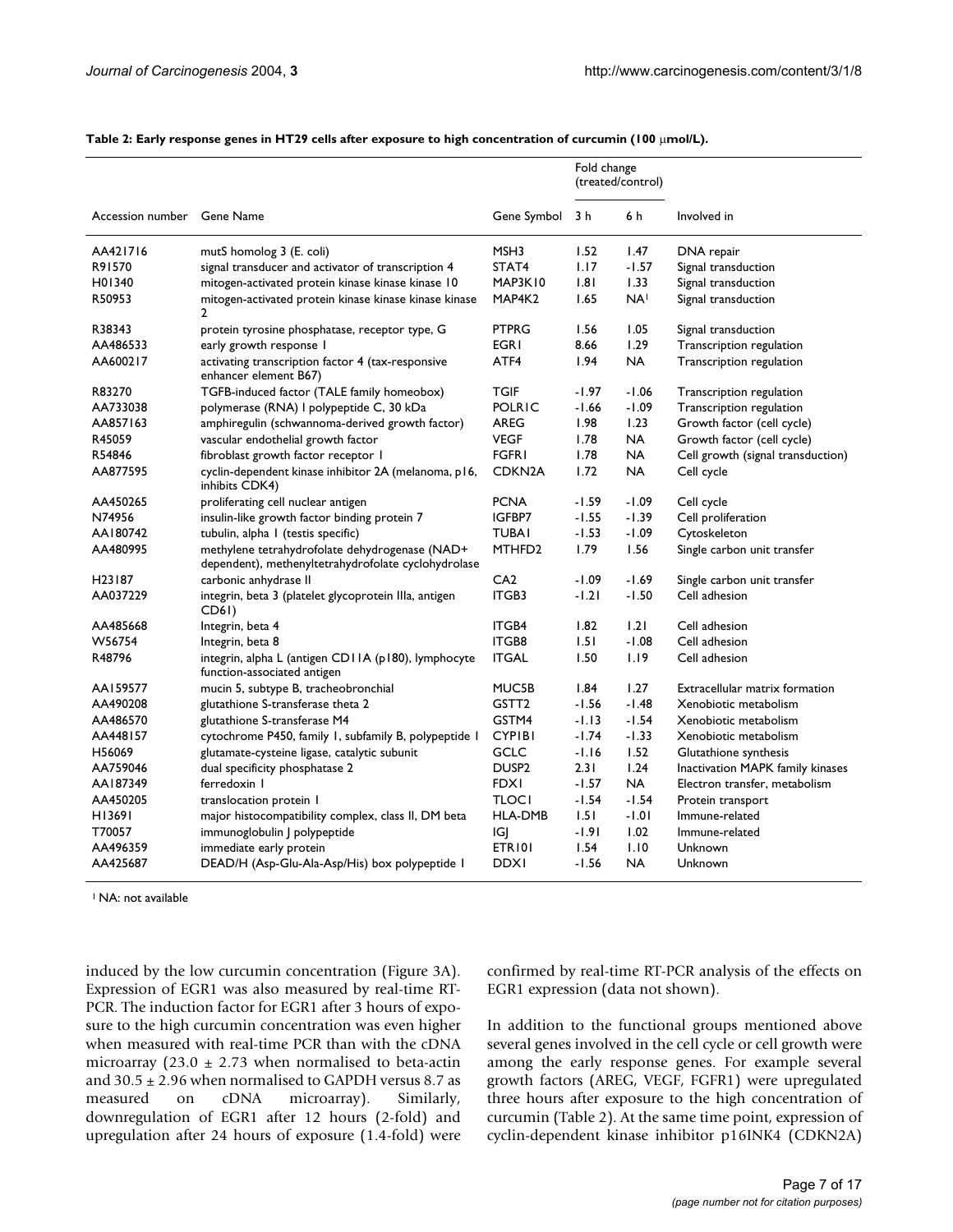

Expression profile of activating transcription factor 4 (ATF4, black bars) and asparagine synthetase (ASNS, grey bars) in response to exposure to curcumin. A: low concentration, B: high concentration.

was upregulated (Table [2\)](#page-6-0). Expression of cell growth related genes PCNA and IGFBP7 was downregulated by the high concentration of curcumin (Table [2](#page-6-0)). Also after exposure to the low curcumin concentration some cell cycle genes were downregulated, like BUB1B (a mitotic checkpoint gene), STK6, STK12 and cyclin G1 (CCNG1). Upregulated cell cycle genes included CDK10, CDC5L and cyclin E1 (CCNE1), but also cell cycle inhibitor p16INK4 (CDKN2A) (Table [1](#page-5-0)). Also at later time points differential expression of genes involved in cell cycle or cell growth was found. One of the most strongly downregulated genes in HT29 cells was polo-like kinase (PLK), after exposure to the high curcumin concentration for 24 hours (fig. 3B). PLK is a cell cycle gene involved in spindle assembly. It is expressed at a higher level in colorectal cancer than in normal colon tissue [33]. Downregulation of PLK has been shown to inhibit cell growth in cancer cells [34]. Several histone genes (H3F3A, HIST1H4C) were downregulated by curcumin, especially at the 12 h and 24

h time points (data not shown). Histone deacetylase (HDAC1) was downregulated 1.7-fold by the high concentration of curcumin after 24 hours. Other genes involved in cell cycle control that were differentially expressed after 12 or 24 hour exposure to high concentration curcumin were retinoblastoma 1 (RB1), MAD2L1, BUB1, cyclin G1 (downregulated 1.6 to 2-fold). In response to exposure to the low concentration of curcumin for 12 hours expression of cyclin H was downregulated (1.5-fold) and expression of cyclin A2 was upregulated (1.7-fold). In contrast to cell cycle-related genes, only a few genes involved in apoptosis were differentially expressed in response to curcumin. The most striking effect was observed with programmed cell death 2 (PDCD2), which was downregulated 1.8-fold by the high concentration of curcumin after exposure for 12 hours.

When looking in detail into the gene expression profiles at the different time-points, several genes known to be involved in colon carcinogenesis were found that responded to curcumin exposure. Expression changes of these genes are shown in figure 3. Protein expression of urokinase-type plasminogen activator (PLAU) was reported to be higher in colon tumours than in normal colon tissue [35]. In our study, curcumin downregulated expression of PLAU in HT29 cells (Figure 3). In addition, expression of urokinase-type plasminogen activator receptor (PLAUR) was upregulated by curcumin (Figure 3). Recently, it was shown that members of the transmembrane 4 superfamily could play a role in colon cancer [36]. Two members of this family, TM4SF1 and TM4SF4, showed differential responses to exposure to curcumin (Figure 3 and 3). Expression of carbonic anhydrase 2 (CA2) was found to be downregulated in colon tumors [37,38]. In this study, expression of CA2 was downregulated in response to exposure to curcumin (Figure 3). Expression of protein kinase B (AKT1) was upregulated by the low curcumin concentration after 3 hours and by the high curcumin concentration after 24 hours (Figure 3) Protein kinase B/Akt is an important part of signal transduction pathways regulating for example apoptosis. Curcumin downregulated expression of tumor protein p53 (TP53) (Figure 3), a transcription factor that has a role in cell cycle control [39]. Expression of methylene tetrahydrofolate dehydrogenase/cyclohydrolase (MTHFD2) was upregulated at early time points and downregulated at the later time points. This gene has a role in the maintenance of the single carbon metabolic pool carried by folate. Folate could be involved in colorectal carcinogenesis through DNA methylation and polymorphisms in genes involved in folate metabolism [40].

Clustering methods were used to identify groups of genes with similar expression profile across the different time points. Several functional groups of genes with a similar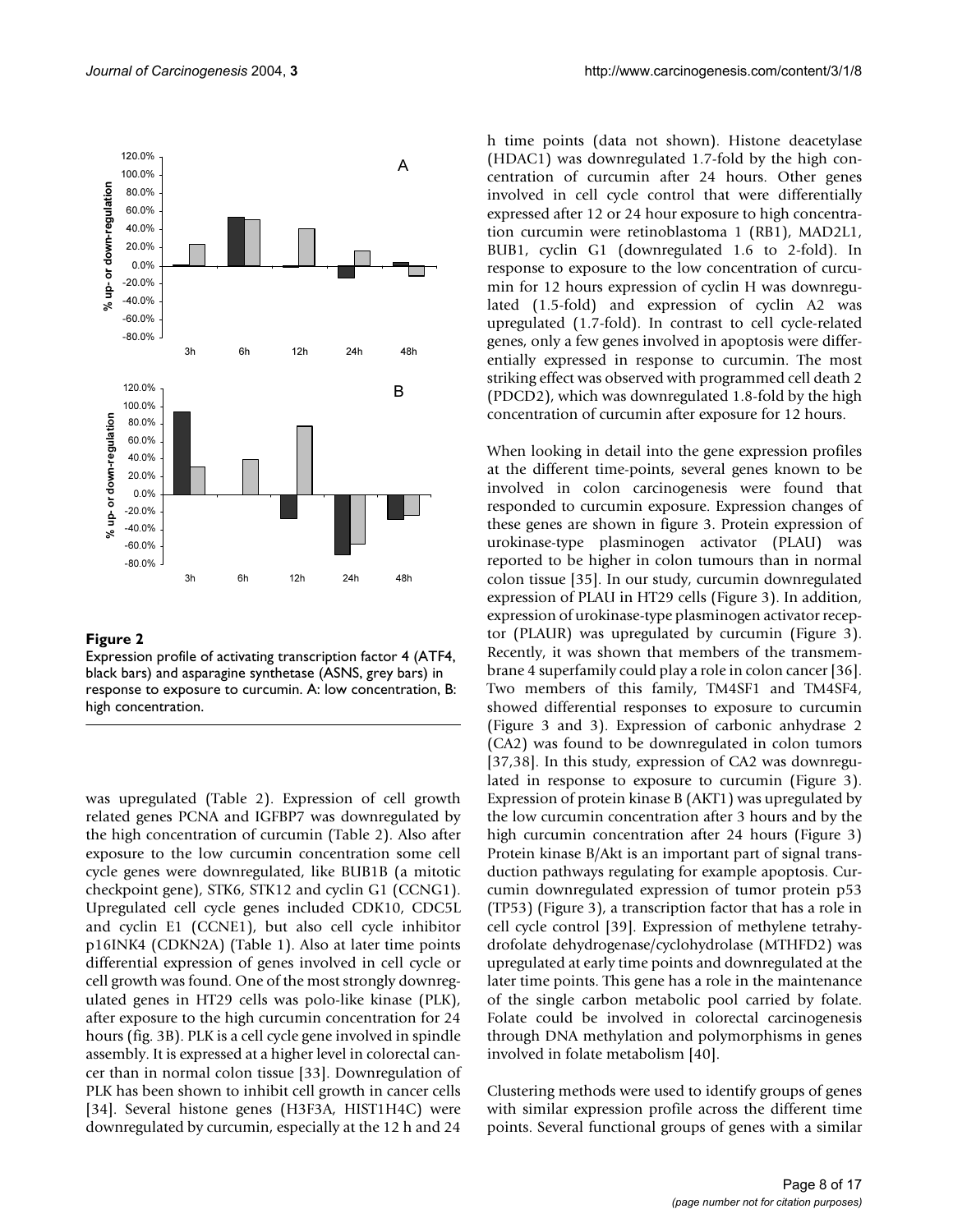

Expression profile of genes in response to curcumin; grey bars indicated the low concentration and black bars indicate the high concentration. EGR1: early growth response 1; PLK: polo-like kinase; TP53: tumor protein p53; CA2: carbonic anhydrase 2; MTHFD2: methylene tetrahydrofolate dehydrogenase/cyclohydrolase; AKT1: protein kinase B/Akt; PLAU: urokinase-type plasminogen activator; PLAUR: urokinase-type plasminogen activator receptor; TM4SF1: transmembrane 4 superfamily member 1; TM4SF4: transmembrane 4 superfamily member 4.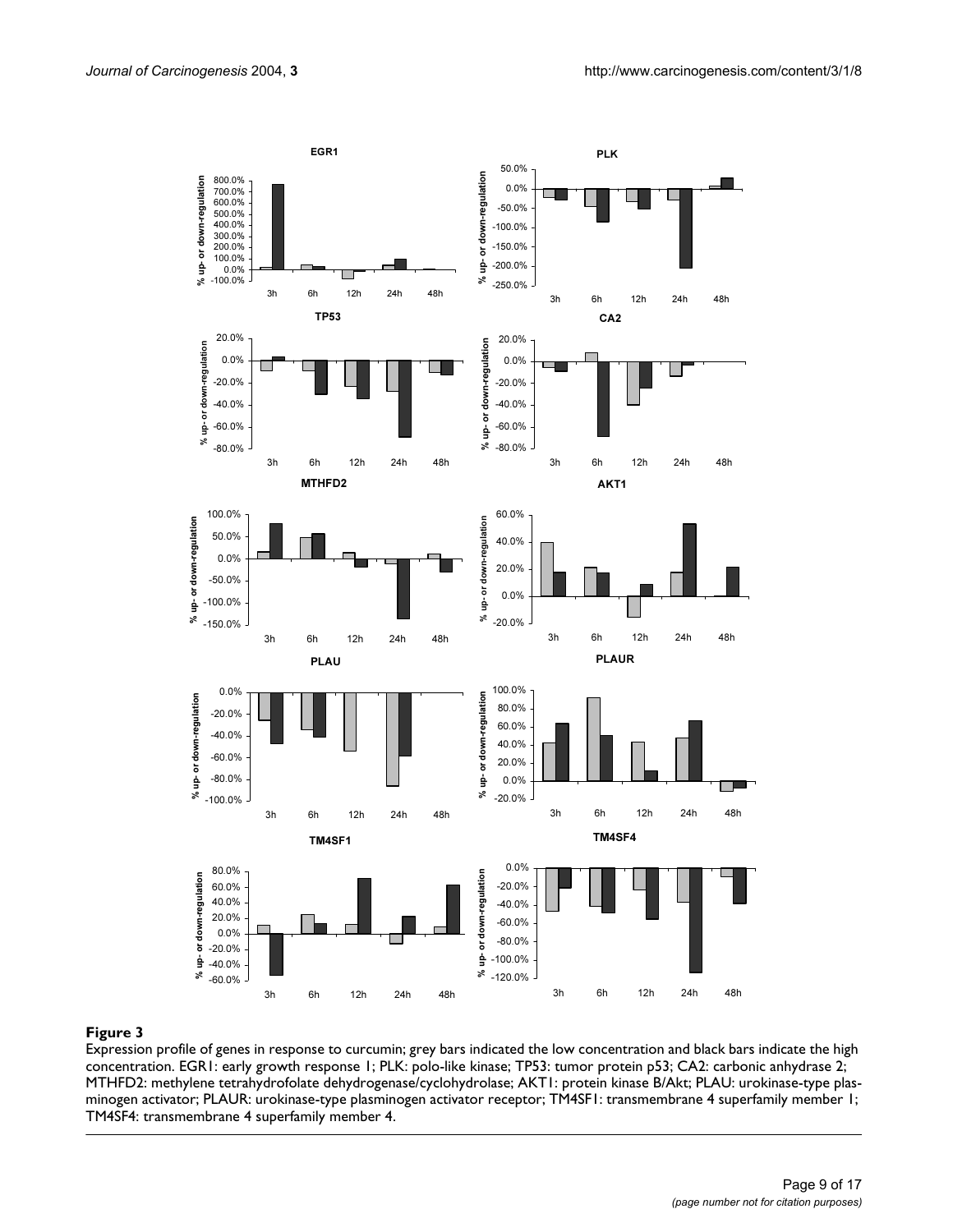

Response of genes involved in phase II metabolism to exposure to curcumin; A: low concentration, B: high concentration. AKR1C1: aldo-keto reductase family 1 member C1; NQO1: NAD(P)H dehydrogenase, quinone 1; NQO2: NAD(P)H dehydrogenase, quinone 2; TXNRD1: thioredoxin reductase 1; EPHX1: epoxide hydrolase 1.

expression profile were found. Figure 4 shows the response of the cluster of genes involved in phase-II metabolism (biotransformation of electrophilic mutagens and other toxic compounds) to exposure to curcumin at the different time points. Curcumin induced expression of these genes, with a maximum induction after exposure for 12 or 24 hours. After 48 hours no differential expression is seen. The most upregulated gene is aldo-keto reductase family 1 member C1 (AKR1C1). The expression changes of AKR1C1 in response to curcumin were confirmed with real-time RT-PCR (Figure 5). This gene, also known as dihydrodiol dehydrogenase, was recently shown to be underexpressed in 50% of gastric cancers [41]. Previously it was also shown that gene expression of AKR1C1 could be upregulated in HT29 cells by phenolic antioxidants [42]. Isothiocyanates induced protein expression of AKR1C1, NAD(P)H:quinone oxi-



# Figure 5

AKR1C1 gene expression changes in response to curcumin [A: low concentration, B: high concentration], measured with cDNA microarray (black bars), and measured by real time RT-PCR normalized to beta-actin expression (white bars) or to GAPDH expression (grey bars). Expression is plotted as induction factors (level in treated cells compared to untreated cells) (mean ± standard deviation).

doreductase 1 (NQO1) and heavy subunit of glutamatecysteine ligase (GCLC) in a colon cancer cell line [43]. These genes were also upregulated by curcumin in this study. In addition, NQO2 and epoxide hydrolase 1 (EPHX1) were also upregulated (Figure 4). Several other redox-sensitive genes were upregulated after short-term exposure to the high concentration of curcumin, like AREG, ATF4, EGR1, FGFR1 (Table [2](#page-6-0)) [44]. However, not all phase-II genes were upregulated by curcumin. In this study several GSTs were downregulated, e.g. GSTT2 and GSTM4 (table [2](#page-6-0)), GSTZ1 (after exposure for 24 hours). In addition, GCLM (the light regulatory subunit of gammaglutamylcysteine synthetase) was downregulated by curcumin with maximal downregulation by the low concentration of curcumin after 12 hours (1.8-fold) and by the high concentration of curcumin after 24 hours (1.9-fold).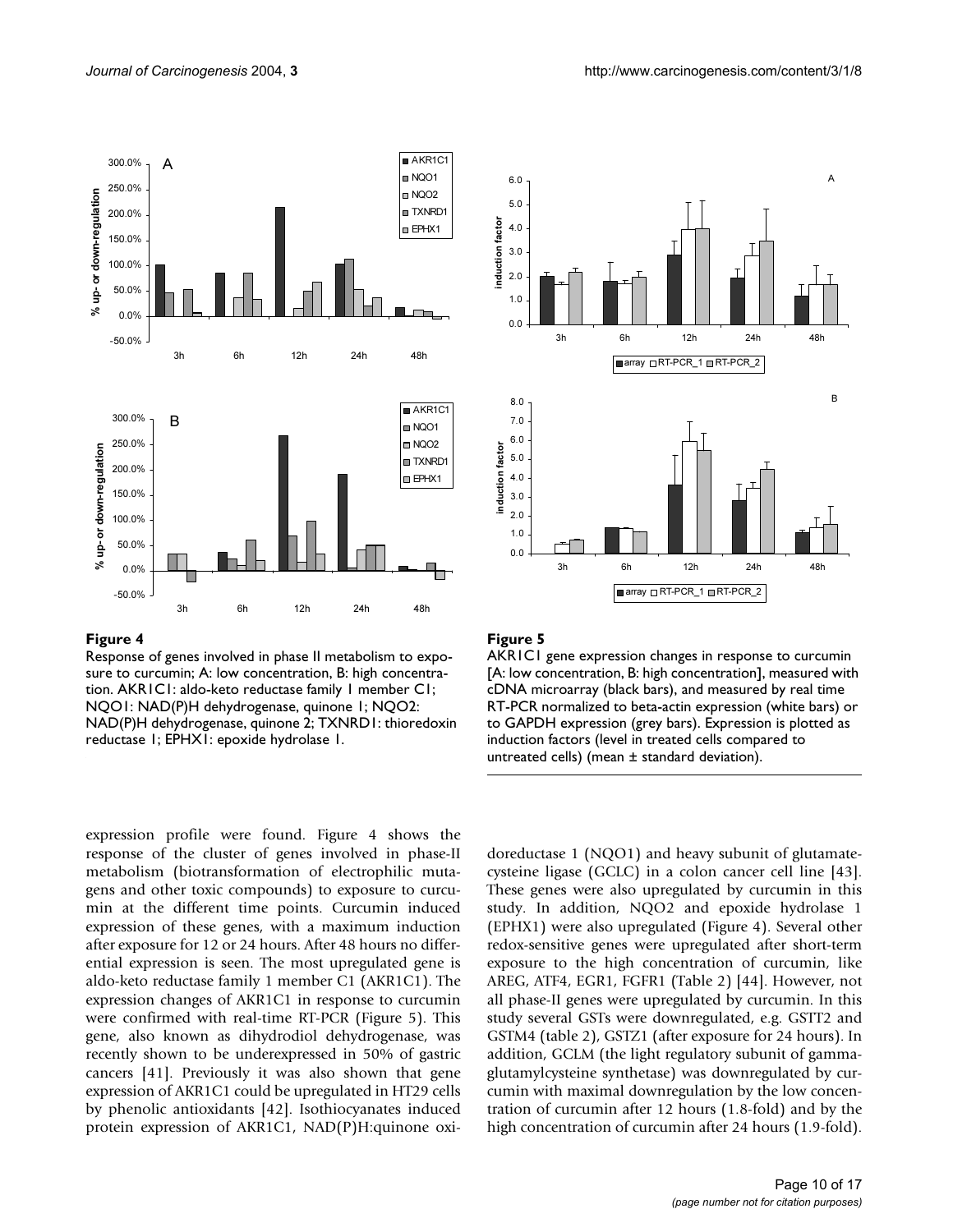



Gamma-glutamyl hydrolase (GGH) was downregulated 1.5-fold by the high curcumin concentration after 24 hours. Several phase-I metabolism genes were downregulated by curcumin, for example expression of CYP1B1 was inhibited by the high curcumin concentration after 3 hours (Table [2\)](#page-6-0) and expression of some other cytochrome P450 genes was downregulated after exposure for 12 hours to the high curcumin concentration (data not shown). Expression of the aryl hydrocarbon receptor (AHR) was also slightly downregulated at this point (1.4 fold).

A second group of genes that showed a similar response to curcumin exposure in this study were metallothionein genes. All were downregulated by curcumin, specifically at the 12 and 24 hour time points (Figure 6). In addition, the metallothionein downregulation was preceded by a downregulation of MTF1, the transcription factor regulating metallothionein expression, by the low curcumin concentration (Table [1\)](#page-5-0). In human colon cancer cells metallothionein was found to be a possible proliferation



Response of tubulin genes in HT29 cells to exposure to curcumin (high concentration); TUBA1: tubulin, alpha 1; TUBA3: tubulin, alpha 3; TUBB2: tubulin, beta 2.

marker, as it is higher expressed in proliferating cells and its expression is cell cycle regulated [45]. Expression of metallothionein in colon tumors is associated with poor prognosis [46].

Another group of genes that responded to curcumin exposure in a similar fashion were tubulin genes. These genes were downregulated after 3 hours, but were upregulated after 48 hours of exposure to the high curcumin concentration (Figure 7). Alpha tubulin has been reported to be differentially expressed in normal colon compared to colon tumors [47] and alpha tubulin was downregulated during differentiation of HT29-D4 cells [48].

Several proteasome genes were upregulated by the high concentration of curcumin after 12 or 24 hours: PSMA1, PSMA7, PSMB2 after 12 hours and PSMB6, PSMC4, PSMD2 after 24 hours (data not shown).

In addition to HT29 cells, expression changes at early time points of exposure to curcumin were also studied in Caco-2 cells. Fewer genes were differentially expressed in these cells than in HT29 cells, between 20 and 50 genes were up- or downregulated more than 1.5 fold after short-term exposure to curcumin. The most striking response in Caco-2 cells was a strong downregulation of CYP1A1 expression after exposure to both concentrations of curcumin for 3 and 6 hours (Table [3\)](#page-11-0). CYP1A1 expression did not change in HT29 cells in response to curcumin, however CYP1B1 expression was downregulated by the high concentration of curcumin (Table [2](#page-6-0)). Some genes showed a similar response in Caco-2 cells as in HT29 cells, for example EGR1 and AKR1C1. However, upregulation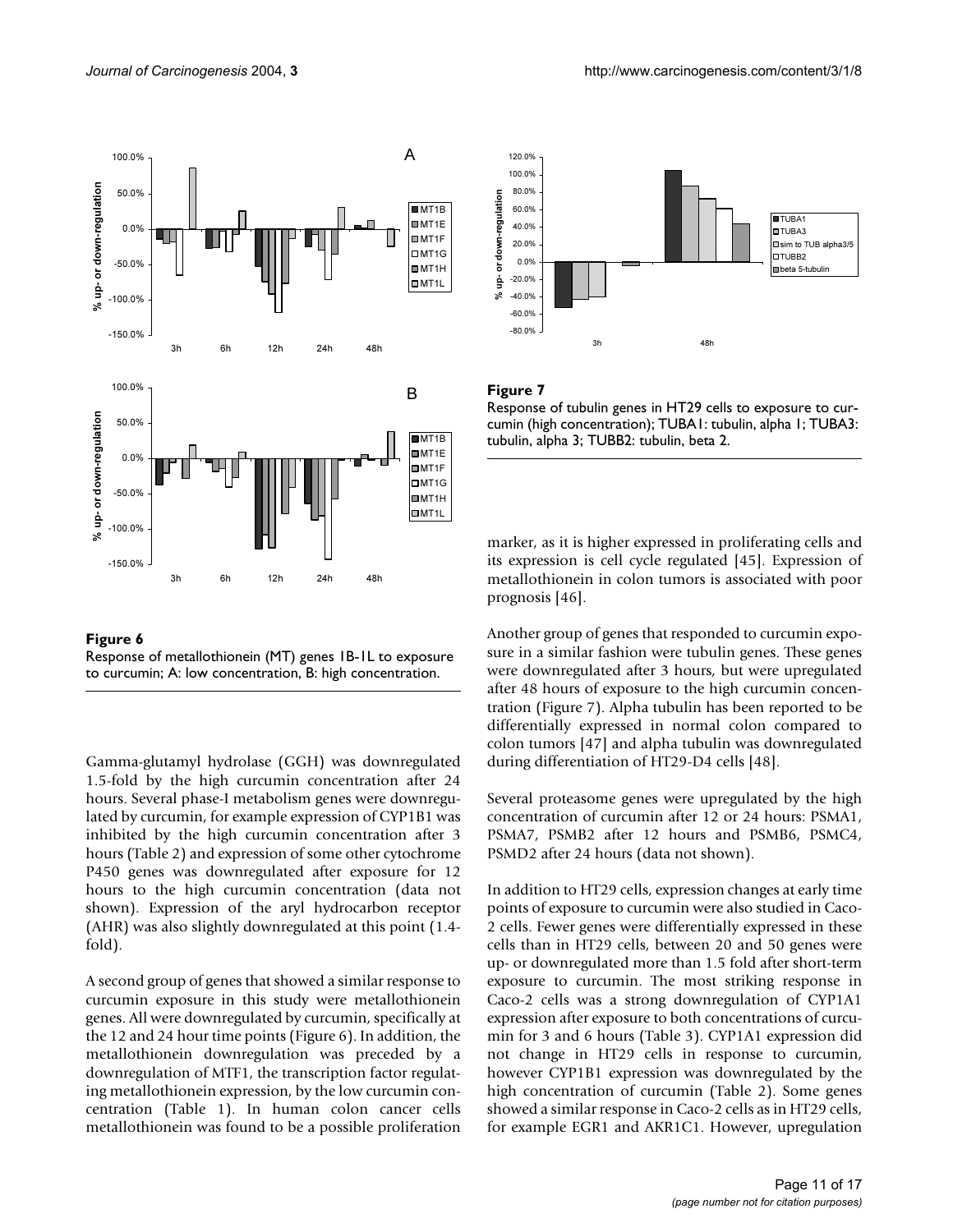|                  |                                                                          |                   | Fold change<br>(treated/control) |                 |                 |           |                       |
|------------------|--------------------------------------------------------------------------|-------------------|----------------------------------|-----------------|-----------------|-----------|-----------------------|
|                  |                                                                          |                   | 30 µmol/L                        |                 | $100 \mu$ mol/L |           |                       |
| Accession number | Gene Name                                                                | Gene Symbol       | 3 h                              | 6 h             | 3 h             | 6 h       | Involved in           |
| AA418907         | cytochrome P450, family 1, subfamily A, polypeptide 1                    | <b>CYPIAI</b>     | $-2.93$                          | $-3.00$         | $-2.89$         | $-6.39$   | Xenobiotic metabolism |
| R93124           | aldo-keto reductase family 1, member C1 (dihydrodiol<br>dehydrogenase I) | <b>AKRICI</b>     | 1.05                             | 1.60            | $-1.15$         | 1.18      | Xenobiotic metabolism |
| AA486533         | early growth response I                                                  | <b>EGRI</b>       | 1.11                             | 1.03            | 2.49            | 2.30      | Gene transcription    |
| AA452909         | nuclear receptor subfamily 2, group F, member 1                          | NR <sub>2F1</sub> | -1.40                            | NA <sup>I</sup> | $-1.20$         | 1.83      | Gene transcription    |
| N94487           | nuclear receptor subfamily 4, group A, member 1                          | NR4A1             | $-1.19$                          | 1.09            | 1.45            | 1.08      | Gene transcription    |
| AA448256         | metal-regulatory transcription factor 1                                  | <b>MTFI</b>       | 0.28                             | 0.34            | 0.09            | 0.74      | Gene transcription    |
| T61948           | FBJ murine osteosarcoma viral oncogene homolog B                         | <b>FOSB</b>       | -1.37                            | 1.21            | $-1.22$         | $-1.62$   | Gene transcription    |
| AA599176         | heterogeneous nuclear ribonucleoprotein A0                               | HNRPA0            | $-1.05$                          | $-1.31$         | $-1.12$         | $-1.58$   | Gene transcription    |
| AA733038         | polymerase (RNA) I polypeptide C, 30 kDa                                 | <b>POLRIC</b>     | $-1.22$                          | $-1.28$         | $-1.34$         | $-1.73$   | Gene transcription    |
| AA464970         | phospholipase C, beta 2                                                  | PLCB <sub>2</sub> | NA.                              | 1.93            | 1.08            | 1.05      | Signal transduction   |
| AA450205         | translocation protein I                                                  | TLOCI             | 1.15                             | $-1.36$         | $-1.20$         | $-1.62$   | Protein transport     |
| AA419177         | solute carrier family 7, member 5                                        | SLC7A5            | $-1.27$                          | $-1.54$         | $-1.56$         | $-1.99$   | Transport             |
| AA425451         | integrin, alpha E                                                        | <b>ITGAE</b>      | <b>NA</b>                        | 1.43            | 1.54            | <b>NA</b> | Cell adhesion         |
| AA888148         | tubulin, beta 2                                                          | TUBB <sub>2</sub> | $-1.25$                          | $-1.25$         | $-1.57$         | -1.97     | Cytoskeleton          |
| AA496359         | immediate early protein                                                  | ETRI01            | $-1.09$                          | $-1.02$         | 1.77            | 1.52      | unknown               |

<span id="page-11-0"></span>**Table 3: Early response genes in Caco-2 cells after exposure to curcumin.**

<sup>1</sup> NA: not available



#### Figure 8

Number of HT29 cells after exposure to curcumin at different time points. Black bars: untreated cells, grey bars: low concentration, white bars: high concentration. Values are mean ± standard deviation.

in Caco-2 cells (Table [3\)](#page-11-0) was not as strong as in HT29 cells (Figure 4 and 3). Expression of TLOC1 and POLR1C was downregulated in Caco-2 cells (Table [3](#page-11-0)) as well as in HT29 cells after short-term exposure (Table [1](#page-5-0) and [2](#page-6-0)). Also upregulation of ETR101 and an integrin gene in Caco-2 cells is consistent with the results in HT29 cells. In Caco-2 cells several transcription factors were upregulated by curcumin, like NR2F1, NR4A1 and MTF1, whereas transcription factor FOSB and transcription-related genes HNRPA0 and POLR1C were downregulated (Table [3](#page-11-0)).

When HT29 cells were exposed to the low curcumin concentration for 6 hours, the number of cells was decreased compared to cells not exposed to curcumin (Figure 8). However, after 24 hours a difference with cells that were not exposed to curcumin was no longer seen.

Exposure of the cells to the high concentration of curcumin caused a decrease in cell number at all time points (Figure 8). After exposure to curcumin for 3 or 6 hours a significant decrease in the percentage of cells in the G1 phase of the cell cycle and a significant increase in the percentage of cells in the G2/M phase of the cell cycle was observed (Figure 9). This effect was dose-dependent. At the 24 hour time point the percentage of cells in the G1 phase was decreased significantly and the percentages of cells in both the S and the G2/M phase were increased significantly (Figure 9). When absolute cell numbers were recalculated from the percentages, the number of cells in G1 and S phase decreased significantly after exposure for 3 hours (only for the high curcumin concentration) or 6 hours. The absolute number of cells in G2/M phase remained constant. After exposure to the low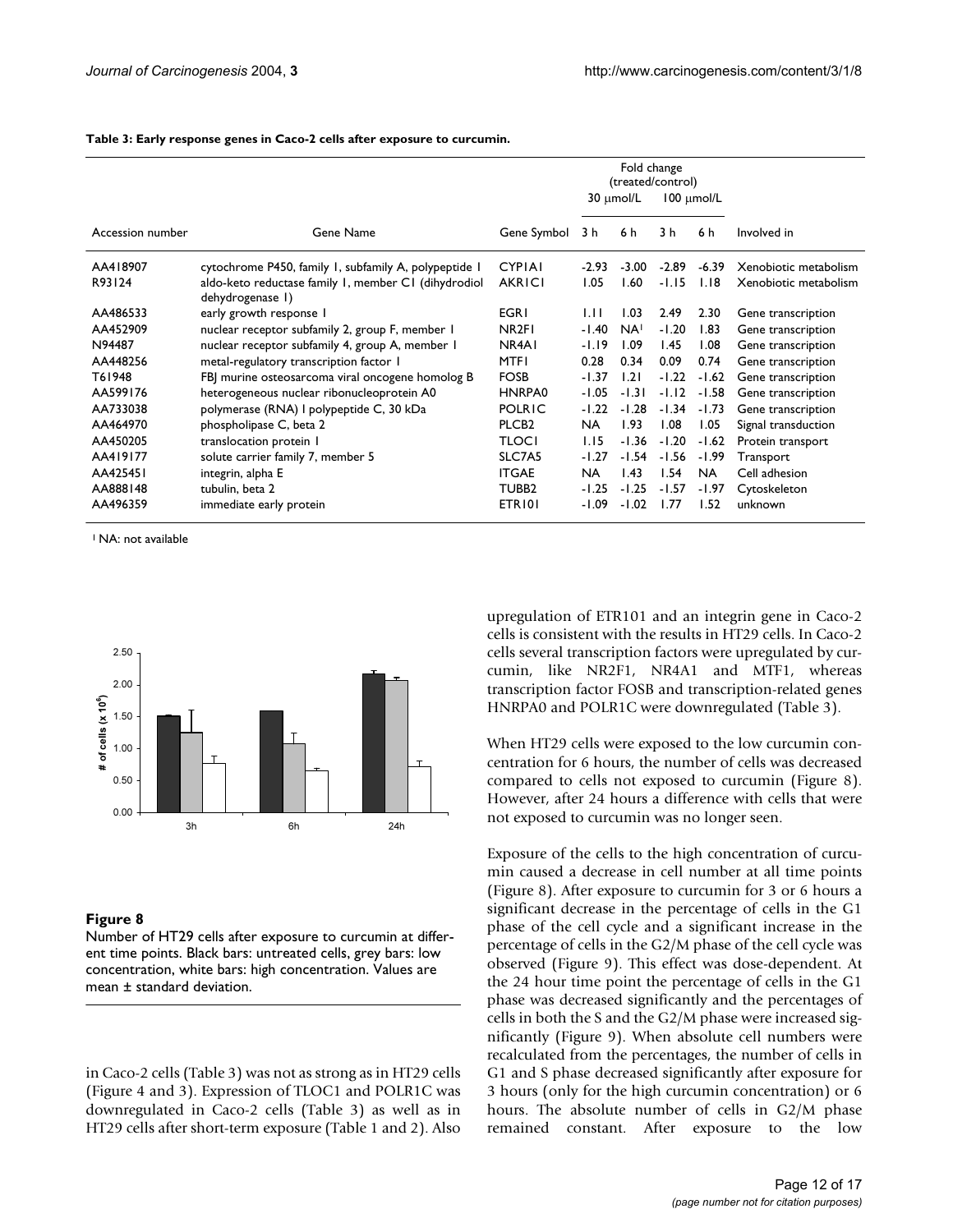

Cell cycle distribution of HT29 cells exposed to curcumin for 3, 6 or 24 hours, measured with propidium iodide assay. Black bars: untreated cells, grey bars: low concentration, white bars: high concentration. Values are mean ± standard deviation ( $n = 3$  or 4). \*: significantly different from untreated cells, P < 0.05

concentration of curcumin for 24 hours, the absolute number of cells in G1 phase decreased significantly, but the absolute number of cells in S and G2/M phase increased significantly (data not shown).

### **Discussion**

In this study the effect of curcumin on gene expression in HT29 colon cancer cells is determined at different time points. In addition, gene expression changes in response to short term exposure to curcumin were also studied in Caco-2 cells. The concentrations of curcumin (in the micromolar range) used in this study reflect the *in vivo* situation. Based on almost complete faecal excretion of curcumin and its metabolites [24,25] and assuming a volume of one liter in the stomach and a 10-fold dilution from stomach to colon, the concentration of curcumin in the intestinal lumen can be as high as 270 µmol/L after consuming one gram of curcumin, with a meal and/or as supplements. A similar concentration range for curcumin in colon was reported by Wortelboer et al. [49]. The highest concentration used in this study was  $100 \mu \mathrm{mol/L}$ . Exposure of HT29 cells to this curcumin concentration resulted in a decrease in cell number and floating cells were seen in the culture flasks after 24 or 48 hours. Therefore, it is possible that gene expression changes after exposure to 100 µmol/L curcumin for longer time periods (24, 48 hours) were related to toxic effects of the compound.

The study set-up with a time series of exposure to curcumin allowed us to identify early response genes and gene expression changes over time. Early response genes were identified; these were involved in DNA repair, signal transduction, transcription regulation, cell adhesion, xenobiotic metabolism. Also, genes involved in cell cycle control were up- or downregulated by short-term exposure to curcumin. Additionally, we have shown that exposure of HT29 cells to curcumin for 3 or 6 hours results in a decrease in percentage of cells in G1 phase and an increase in percentage of cells in G2/M phase. Other studies also reported a cell cycle arrest in the G2/M phase in colon cancer cells after curcumin exposure (similar concentrations, in micromolar range), but only exposure periods of 12 hours or longer were studied [12-14]. In addition, after 24 hours an increase in the percentage of cells in the S phase was observed. Hanif et al. [12] also found an increase in the percentage of cells in the S-phase in HT29 cells after exposure to curcumin for 24 hours. Interestingly, the initial decrease in cell number after short-term exposure to the low concentration of curcumin was no longer seen after 24 hours. At this time point, exposure to the low curcumin concentration had resulted in a significant increase in the absolute number of cells in the S and G2/M phase when compared to cells that were not exposed to curcumin. This indicates that the cells may have overcome the cell growth-inhibiting effect of curcumin at this time point. Consistent with this cell-physiological observation, changes in expression of cell cycle genes were not found after exposure to the low curcumin concentration for 24 hours.

The downregulation of expression of PLK by curcumin as found in this study could be involved in the G2/M arrest. Recently it was shown that downregulation of PLK in colon cancer cell line SW480 resulted in an increase in the percentage of cells in the G2/M phase [50]. Also in HeLa cells, depletion of PLK resulted in G2/M phase arrest and apoptosis [51]. Also other genes involved in transition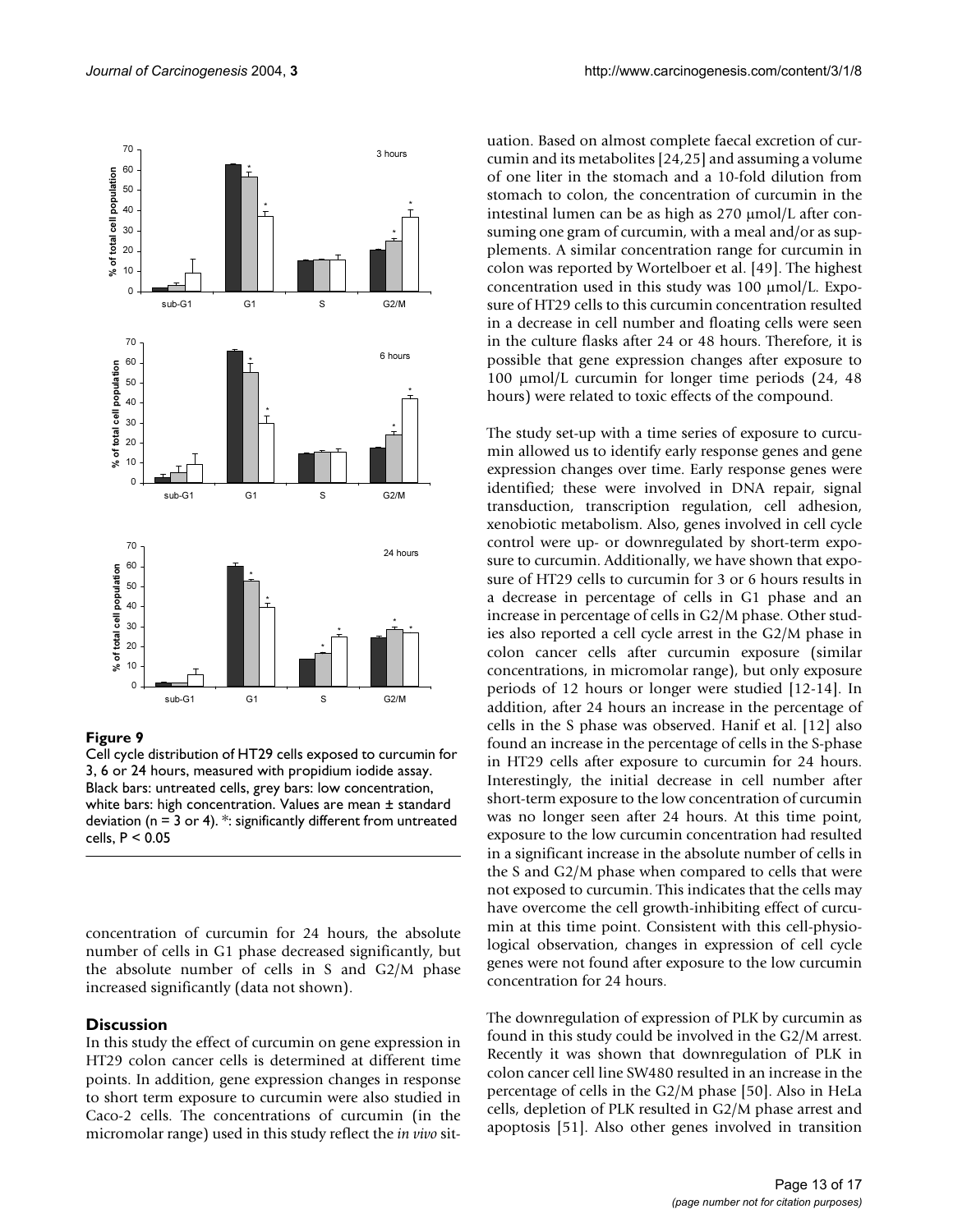through the G2/M phase of the cell cycle were downregulated by curcumin, like BUB1B and MAD2L1. Downregulation of HDAC1 by curcumin could possibly also be related to the S/G2/M phase arrest, since exposure of leukaemia cells to histone deacetylase inhibitors resulted in a G2/M phase arrest [52]. In cancer cells inhibition of histone deacetylase activity can cause growth arrest and apoptosis, and thus inhibit carcinogenesis [53]. Recently, it was reported that HDAC1 is associated with PCNA [54]. PCNA, involved in DNA replication, was also downregulated by curcumin.

It is known that dietary curcumin can induce activity of antioxidant or phase-II enzymes in livers of rats treated with 1,2-dimethylhydrazine (DMH) or in liver and kidney of ddY mice [55,56]. In this study, it was found that curcumin also has an effect on phase-II enzyme gene expression level in colonic cells. Induction of phase-II genes can be a mechanism to protect against development of cancer [57]. Expression of most of these genes is induced through the antioxidant response element (also known as EpRE) [58,59]. In human bronchial epithelial cells curcumin increased EpRE-binding activity and changed the composition of the EpRE-binding complex [60]. One of the transcription factors present in the EpREbinding complex is Nrf2. Curcumin exposure resulted in an increase in nuclear Nrf2 content in bronchial epithelial cells [60] and in increased expression of Nrf2 in renal epithelial cells [61]. Unfortunately, Nrf2 was not represented on the cDNA microarray used in this study. Possibly, transcription factor ATF4 can form a dimer with Nrf2 [62], suggesting a role in EpRE-mediated effects. Indeed, curcumin was found to upregulate expression of ATF4 at the early time points, consistent with its role as an initiator of the curcumin effect through gene transcription modulation. Curcumin downregulated expression of several GST genes. This corresponds to an earlier observation that GSTP1 expression was downregulated by curcumin in leukaemia cells [63]. Overall, the effect of curcumin on the phase-II and redox-sensitive genes could indicate an increased level of protection of the cells against oxidative stress, consistent with its function as an anti-oxidant. In addition to its effect on phase-II biotransformation genes, it is suggested that curcumin can inhibit activation of carcinogens by cytochrome P450 enzymes [64]. In Caco-2 cells curcumin caused a strong downregulation of CYP1A1 gene expression. In HT29 cells curcumin downregulated expression of the CYP1B1 and aryl hydrocarbon receptor genes.

Changes in expression of cell cycle-related genes together with induced cell cycle arrest as well as induction of phase-II genes can be mechanisms of colon cancer prevention. Differential expression of tubulin genes and of proteasome genes in response to curcumin could also be interesting in view of the anticarcinogenic effect of curcumin. Microtubules formed by tubulin are important for spindle formation during cell division [65]. Protein degradation by proteasomes plays a role in cell cycle control and apoptosis and proteasome inhibitors are tested for use in anticancer therapy [66]. Furthermore, downregulation of p53 expression could also play a role. Rodrigues et al. reported that in HT29 cells mutated p53 is highly expressed [67]. Similar to HT29 cells, Caco-2 cells also contain a mutated p53 gene [68]. Overexpression of p53 is found in colon tumors and is associated with low chances on disease-free survival [69]. Recently, it was described that EGR1 is required for p53 tumor suppression [70]. EGR1 was the gene most induced by curcumin at the early time points. In HT29 cells treated with a mitosis-inhibiting peptide expression of EGR1 increased already after 20 minutes [71]. Therefore, also in the case of curcumin early upregulation of EGR1 could be related to growth inhibition. Interestingly, endothelial cells contrasted with HT29 cells in that induced EGR1 expression in these cells was found to be suppressed by curcumin [72]. Another interesting observation in our study is the differential expression of p16(INK4) (CDKN2A), RB1 and p53 in response to curcumin. Functions of these genes, working together in a signalling network regulating cell cycle, are often impaired in cancer cells [73]. Other interesting pathways that were influenced by curcumin are MAPK signal transduction and DNA repair.

In the study by Mariadason et al. [74] gene expression changes in SW620 cells in response to curcumin (25  $\mu$ M) were measured at time points between 30 minutes and 48 hours. Of the 6253 genes analysed by Mariadason et al. [74], 1350 genes are present in our study. In this subset, genes that were more than 1.5-fold up- or downregulated were identified and compared with our data. Several genes showed a similar response to curcumin in SW620 and HT29 cells (i.e. up- or downregulation in both cell types), for example activating transcription factor 4 (ATF4; up), vascular endothelial growth factor (VEGF; up), proteasome subunit PSMD8 (up), glutathione reductase (GSR; up), adenosine kinase (ADK; up), RAN binding protein 2-like 1 (RANBP2L1; down), prostaglandin D synthase (PTGDS; up), signal sequence receptor alpha (SSR1; down), ribonuclease 4 (RNASE4; down). Although both studies used colon cancer cells, there were also differences in response to curcumin between SW620 and HT29 cells. However, the fact that cell lines differ in their response to a food component is not surprising, since we found considerable differences between twelve human colon cancer cell lines when their RNA expression profiles under standard optimal culture conditions were compared (unpublished results). Moreover, the fact that SW620 colon cancer cells were derived from a metastasis of colon cancer, whereas HT29 cells were derived from a primary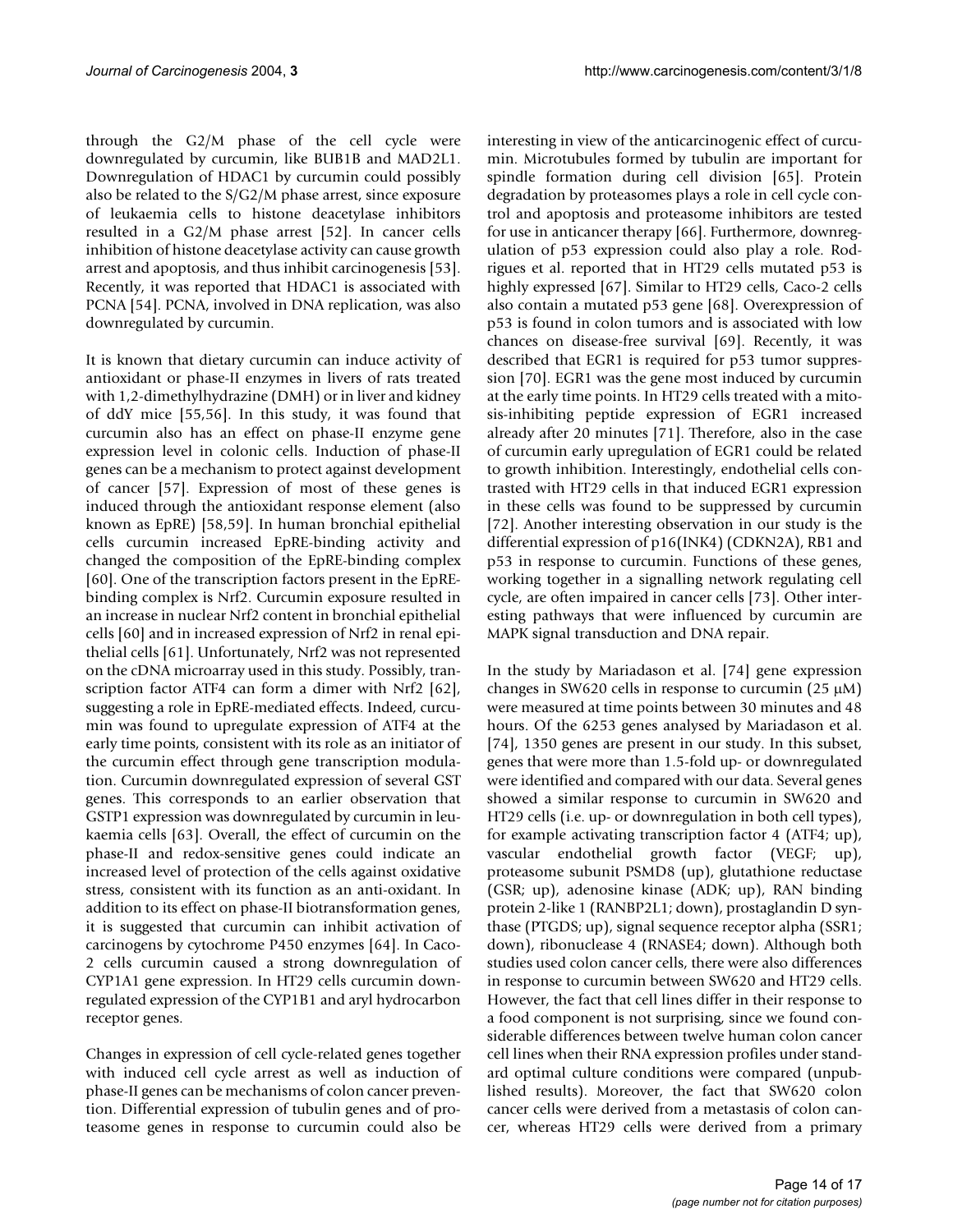colon tumor, implies that substantial physiological differences exist between these cell lines, which could contribute to the differences in gene expression profile in response to curcumin. In our study expression of fewer genes was changed in Caco-2 cells than in HT29 cells after short-term exposure to curcumin. Consistent with this observation, it was reported earlier that HT29 cells are more sensitive to curcumin than Caco-2 cells [75].

Curcumin is an anti-inflammatory agent and can act as a natural non-steroidal anti-inflammatory drug (NSAID). Some of the genes differentially expressed in response to curcumin in our study were also differentially expressed in human colon cancer cells lines in response to other nonsteroidal compounds with anti-inflammatory action (NSAIDs) such as aspirin or sulindac [76]. For example, expression of ASNS, ATF4 and MTHFD2 was upregulated by sulindac and expression of BUB1B and PDCD2 was downregulated by aspirin. Similar changes in gene expression were found in our study in response to curcumin. In a microarray study with rat colon carcinoma cells, it was found that a large proportion of the genes differentially expressed in response to aspirin were also differentially expressed in the same direction in response to butyrate [27]. In invasive human colonocytes butyrate inhibited urokinase plasminogen activator (uPA) activity, and downregulated PCNA and TP53 levels after exposure for 12–18 hours [77]. In our study a similar response was found, as curcumin reduced expression of PCNA, TP53 and PLAU (uPA). This indicates that there may be some overlap in response and in mechanism of action between different NSAIDs like curcumin, aspirin and sulindac, but also between NSAIDs and butyrate. However, both aspirin and sulindac increased expression of several metallothionein genes, which were downregulated by curcumin in our study [76].

Two studies looked at the effect of curcumin and demethoxycurcumin on gene expression in human umbilical vein endothelial cells using microarrays [78,79]. In these cells curcumin or demethoxycurcumin upregulated expression of cyclin-dependent kinase inhibitor 2D (p19INK4D) and downregulated expression of PCNA, HDAC2, MAP2K1 and PLAU. This is consistent with our results, where curcumin exposure resulted in an increased expression of cyclin-dependent kinase inhibitor 2A (CDKN2A) and a decreased expression of PCNA, HDAC1, MAP2K2 and PLAU. It is interesting to see that human cell lines derived from different origin (colon and umbilical vein) show similar responses to curcumin.

# **Conclusions**

In conclusion, this study describes changes in gene expression profiles in colon cancer cells in response to exposure to curcumin and relates these gene expression changes to functional and physiological processes. To our knowledge, this is the first study that uses a genomics approach to investigate in detail the mechanisms of effects of curcumin in colon cancer cells. Studying both early and later time points allowed us to identify genes that changed in expression with time of exposure. Some known effects of curcumin were confirmed (G2/M cell cycle arrest, induction of phase-II genes) and the existing knowledge was extended with extra information (e.g. time points of the observed changes and genes involved or linked to these physiological effects). Also, potential new leads to mechanisms explaining the biological activity of curcumin were identified, for example the effect on tubulin genes and differential expression of p16(INK4)/TP53/ RB1. Studying expression changes of thousands of genes has provided increased insight into the mechanism of action of curcumin in colon cancer cells, helping us to understand how this compound can protect against development of colon cancer.

### **Authors' contributions**

ME, ET, YS and SH carried out the cell culture, RNA isolation, microarray studies and flow cytometry studies. ME carried out the real-time PCR, the microarray data analysis and drafted the manuscript. PB, JA and BO participated in design of the study and of the manuscript. All authors read and approved the manuscript.

### **Acknowledgements**

The authors thank Elles Klein Koerkamp for assistance in the flow cytometry analyses, Dr. Sabina Bijlsma for assistance in principal component analysis and Dr. Frank Schuren for setting-up the microarray facility. This study was financially supported by EU-grant QLRT-1999-00706.

#### **References**

- 1. Mohandas KM, Desai DC: **[Epidemiology of digestive tract can](http://www.ncbi.nlm.nih.gov/entrez/query.fcgi?cmd=Retrieve&db=PubMed&dopt=Abstract&list_uids=10407566)[cers in India. V. Large and small bowel.](http://www.ncbi.nlm.nih.gov/entrez/query.fcgi?cmd=Retrieve&db=PubMed&dopt=Abstract&list_uids=10407566)** *Indian J Gastroenterol* 1999, **18:**118-121.
- 2. Rao CV, Simi B, Reddy BS: **[Inhibition by dietary curcumin of](http://www.ncbi.nlm.nih.gov/entrez/query.fcgi?cmd=Retrieve&db=PubMed&dopt=Abstract&list_uids=8242846) azoxymethane-induced ornithine decarboxylase, tyrosine [protein kinase, arachidonic acid metabolism and aberrant](http://www.ncbi.nlm.nih.gov/entrez/query.fcgi?cmd=Retrieve&db=PubMed&dopt=Abstract&list_uids=8242846) [crypt foci formation in the rat colon.](http://www.ncbi.nlm.nih.gov/entrez/query.fcgi?cmd=Retrieve&db=PubMed&dopt=Abstract&list_uids=8242846)** *Carcinogenesis* 1993, **14:**2219-2225.
- 3. Rao CV, Rivenson A, Simi B, Reddy BS: **[Chemoprevention of](http://www.ncbi.nlm.nih.gov/entrez/query.fcgi?cmd=Retrieve&db=PubMed&dopt=Abstract&list_uids=7812955) [colon carcinogenesis by dietary curcumin, a naturally occur](http://www.ncbi.nlm.nih.gov/entrez/query.fcgi?cmd=Retrieve&db=PubMed&dopt=Abstract&list_uids=7812955)[ring plant phenolic compound.](http://www.ncbi.nlm.nih.gov/entrez/query.fcgi?cmd=Retrieve&db=PubMed&dopt=Abstract&list_uids=7812955)** *Cancer Res* 1995, **55:**259-266.
- 4. Pereira MA, Grubbs CJ, Barnes LH, Li H, Olson GR, Eto I, Juliana M, Whitaker LM, Kelloff GJ, Steele VE, Lubet RA: **[Effects of the phy](http://www.ncbi.nlm.nih.gov/entrez/query.fcgi?cmd=Retrieve&db=PubMed&dopt=Abstract&list_uids=8681447)[tochemicals, curcumin and quercetin, upon azoxymethane](http://www.ncbi.nlm.nih.gov/entrez/query.fcgi?cmd=Retrieve&db=PubMed&dopt=Abstract&list_uids=8681447)induced colon cancer and 7,12-dimethylbenz[a]anthracene[induced mammary cancer in rats.](http://www.ncbi.nlm.nih.gov/entrez/query.fcgi?cmd=Retrieve&db=PubMed&dopt=Abstract&list_uids=8681447)** *Carcinogenesis* 1996, **17:**1305-1311.
- 5. Mahmoud NN, Carothers AM, Grunberger D, Bilinski RT, Churchill MR, Martucci C, Newmark HL, Bertagnolli MM: **[Plant phenolics](http://www.ncbi.nlm.nih.gov/entrez/query.fcgi?cmd=Retrieve&db=PubMed&dopt=Abstract&list_uids=10.1093/carcin/21.5.921) [decrease intestinal tumors in an animal model of familial](http://www.ncbi.nlm.nih.gov/entrez/query.fcgi?cmd=Retrieve&db=PubMed&dopt=Abstract&list_uids=10.1093/carcin/21.5.921) [adenomatous polyposis](http://www.ncbi.nlm.nih.gov/entrez/query.fcgi?cmd=Retrieve&db=PubMed&dopt=Abstract&list_uids=10.1093/carcin/21.5.921)[.](http://www.ncbi.nlm.nih.gov/entrez/query.fcgi?cmd=Retrieve&db=PubMed&dopt=Abstract&list_uids=10783313)** *Carcinogenesis* 2000, **21:**921-927.
- 6. Perkins S, Verschoyle RD, Hill K, Parveen I, Threadgill MD, Sharma RA, Williams ML, Steward WP, Gescher AJ: **[Chemopreventive](http://www.ncbi.nlm.nih.gov/entrez/query.fcgi?cmd=Retrieve&db=PubMed&dopt=Abstract&list_uids=12050094) [Efficacy and Pharmacokinetics of Curcumin in the Min/+](http://www.ncbi.nlm.nih.gov/entrez/query.fcgi?cmd=Retrieve&db=PubMed&dopt=Abstract&list_uids=12050094) [Mouse, a Model of Familial Adenomatous Polyposis.](http://www.ncbi.nlm.nih.gov/entrez/query.fcgi?cmd=Retrieve&db=PubMed&dopt=Abstract&list_uids=12050094)** *Cancer Epidemiol Biomarkers Prev* 2002, **11:**535-540.
- 7. Kawamori T, Lubet R, Steele VE, Kelloff GJ, Kaskey RB, Rao CV, Reddy BS: **[Chemopreventive effect of curcumin, a naturally](http://www.ncbi.nlm.nih.gov/entrez/query.fcgi?cmd=Retrieve&db=PubMed&dopt=Abstract&list_uids=9973206) [occurring anti- inflammatory agent, during the promotion/](http://www.ncbi.nlm.nih.gov/entrez/query.fcgi?cmd=Retrieve&db=PubMed&dopt=Abstract&list_uids=9973206)**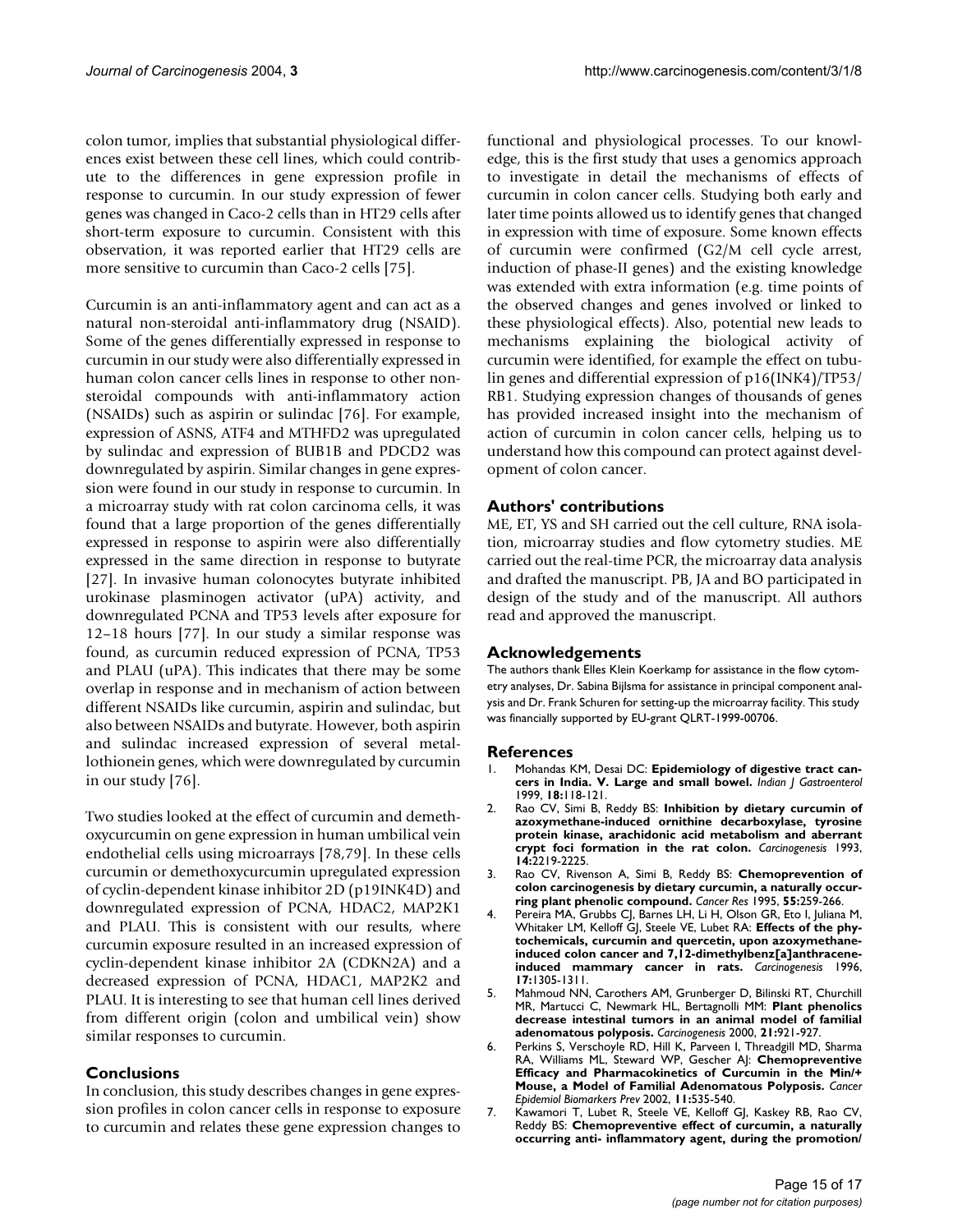**[progression stages of colon cancer.](http://www.ncbi.nlm.nih.gov/entrez/query.fcgi?cmd=Retrieve&db=PubMed&dopt=Abstract&list_uids=9973206)** *Cancer Res* 1999, **59:**597-601.

- 8. Huang MT, Lou YR, Ma W, Newmark HL, Reuhl KR, Conney AH: **[Inhibitory effects of dietary curcumin on forestomach, duo](http://www.ncbi.nlm.nih.gov/entrez/query.fcgi?cmd=Retrieve&db=PubMed&dopt=Abstract&list_uids=7954412)[denal, and colon carcinogenesis in mice.](http://www.ncbi.nlm.nih.gov/entrez/query.fcgi?cmd=Retrieve&db=PubMed&dopt=Abstract&list_uids=7954412)** *Cancer Res* 1994, **54:**5841-5847.
- 9. Chuang SE, Cheng AL, Lin JK, Kuo ML: **[Inhibition by curcumin of](http://www.ncbi.nlm.nih.gov/entrez/query.fcgi?cmd=Retrieve&db=PubMed&dopt=Abstract&list_uids=10.1016/S0278-6915(00)00101-0) diethylnitrosamine-induced hepatic hyperplasia, inflamma[tion, cellular gene products and cell-cycle- related proteins](http://www.ncbi.nlm.nih.gov/entrez/query.fcgi?cmd=Retrieve&db=PubMed&dopt=Abstract&list_uids=10.1016/S0278-6915(00)00101-0) [in rats](http://www.ncbi.nlm.nih.gov/entrez/query.fcgi?cmd=Retrieve&db=PubMed&dopt=Abstract&list_uids=10.1016/S0278-6915(00)00101-0)[.](http://www.ncbi.nlm.nih.gov/entrez/query.fcgi?cmd=Retrieve&db=PubMed&dopt=Abstract&list_uids=11038236)** *Food Chem Toxicol* 2000, **38:**991-995.
- 10. Collett GP, Robson CN, Mathers JC, Campbell FC: **[Curcumin mod](http://www.ncbi.nlm.nih.gov/entrez/query.fcgi?cmd=Retrieve&db=PubMed&dopt=Abstract&list_uids=10.1093/carcin/22.5.821)ifies Apc(min) apoptosis resistance and inhibits 2-amino 1** methyl-6-phenylimidazo[4,5-b]pyridine **[tumour formation in Apc\(min\) mice](http://www.ncbi.nlm.nih.gov/entrez/query.fcgi?cmd=Retrieve&db=PubMed&dopt=Abstract&list_uids=10.1093/carcin/22.5.821)[.](http://www.ncbi.nlm.nih.gov/entrez/query.fcgi?cmd=Retrieve&db=PubMed&dopt=Abstract&list_uids=11323404)** *Carcinogenesis* 2001, **22:**821-825.
- 11. Singh SV, Hu X, Srivastava SK, Singh M, Xia H, Orchard JL, Zaren HA: **[Mechanism of inhibition of benzo\[a\]pyrene-induced](http://www.ncbi.nlm.nih.gov/entrez/query.fcgi?cmd=Retrieve&db=PubMed&dopt=Abstract&list_uids=10.1093/carcin/19.8.1357) [forestomach cancer in mice by dietary curcumin](http://www.ncbi.nlm.nih.gov/entrez/query.fcgi?cmd=Retrieve&db=PubMed&dopt=Abstract&list_uids=10.1093/carcin/19.8.1357)[.](http://www.ncbi.nlm.nih.gov/entrez/query.fcgi?cmd=Retrieve&db=PubMed&dopt=Abstract&list_uids=9744529)** *Carcinogenesis* 1998, **19:**1357-1360.
- 12. Hanif R, Qiao L, Shiff SJ, Rigas B: **[Curcumin, a natural plant phe](http://www.ncbi.nlm.nih.gov/entrez/query.fcgi?cmd=Retrieve&db=PubMed&dopt=Abstract&list_uids=9422331)[nolic food additive, inhibits cell proliferation and induces cell](http://www.ncbi.nlm.nih.gov/entrez/query.fcgi?cmd=Retrieve&db=PubMed&dopt=Abstract&list_uids=9422331) cycle changes in colon adenocarcinoma cell lines by a pros[taglandin-independent pathway.](http://www.ncbi.nlm.nih.gov/entrez/query.fcgi?cmd=Retrieve&db=PubMed&dopt=Abstract&list_uids=9422331)** *J Lab Clin Med* 1997, **130:**576-584.
- 13. Chen H, Zhang ZS, Zhang YL, Zhou DY: **[Curcumin inhibits cell](http://www.ncbi.nlm.nih.gov/entrez/query.fcgi?cmd=Retrieve&db=PubMed&dopt=Abstract&list_uids=10625938) [proliferation by interfering with the cell cycle and inducing](http://www.ncbi.nlm.nih.gov/entrez/query.fcgi?cmd=Retrieve&db=PubMed&dopt=Abstract&list_uids=10625938) [apoptosis in colon carcinoma cells.](http://www.ncbi.nlm.nih.gov/entrez/query.fcgi?cmd=Retrieve&db=PubMed&dopt=Abstract&list_uids=10625938)** *Anticancer Res* 1999, **19:**3675-3680.
- 14. Moragoda L, Jaszewski R, Majumdar AP: **[Curcumin induced mod](http://www.ncbi.nlm.nih.gov/entrez/query.fcgi?cmd=Retrieve&db=PubMed&dopt=Abstract&list_uids=11396178)[ulation of cell cycle and apoptosis in gastric and colon cancer](http://www.ncbi.nlm.nih.gov/entrez/query.fcgi?cmd=Retrieve&db=PubMed&dopt=Abstract&list_uids=11396178) [cells.](http://www.ncbi.nlm.nih.gov/entrez/query.fcgi?cmd=Retrieve&db=PubMed&dopt=Abstract&list_uids=11396178)** *Anticancer Res* 2001, **21:**873-878.
- 15. Choudhuri T, Pal S, Agwarwal ML, Das T, Sa G: **[Curcumin induces](http://www.ncbi.nlm.nih.gov/entrez/query.fcgi?cmd=Retrieve&db=PubMed&dopt=Abstract&list_uids=10.1016/S0014-5793(02)02292-5) [apoptosis in human breast cancer cells through p53- depend](http://www.ncbi.nlm.nih.gov/entrez/query.fcgi?cmd=Retrieve&db=PubMed&dopt=Abstract&list_uids=10.1016/S0014-5793(02)02292-5)[ent Bax induction](http://www.ncbi.nlm.nih.gov/entrez/query.fcgi?cmd=Retrieve&db=PubMed&dopt=Abstract&list_uids=10.1016/S0014-5793(02)02292-5)[.](http://www.ncbi.nlm.nih.gov/entrez/query.fcgi?cmd=Retrieve&db=PubMed&dopt=Abstract&list_uids=11852106)** *FEBS Lett* 2002, **512:**334-340.
- 16. Deeb D, Xu YX, Jiang H, Gao X, Janakiraman N, Chapman RA, Gautam SC: **[Curcumin \(Diferuloyl-Methane\) Enhances Tumor](http://www.ncbi.nlm.nih.gov/entrez/query.fcgi?cmd=Retrieve&db=PubMed&dopt=Abstract&list_uids=12533677) [Necrosis Factor-related Apoptosis-inducing Ligand-induced](http://www.ncbi.nlm.nih.gov/entrez/query.fcgi?cmd=Retrieve&db=PubMed&dopt=Abstract&list_uids=12533677) [Apoptosis in LNCaP Prostate Cancer Cells.](http://www.ncbi.nlm.nih.gov/entrez/query.fcgi?cmd=Retrieve&db=PubMed&dopt=Abstract&list_uids=12533677)** *Mol Cancer Ther* 2003, **2:**95-103.
- 17. Mehta K, Pantazis P, McQueen T, Aggarwal BB: **[Antiproliferative](http://www.ncbi.nlm.nih.gov/entrez/query.fcgi?cmd=Retrieve&db=PubMed&dopt=Abstract&list_uids=9215611) [effect of curcumin \(diferuloylmethane\) against human](http://www.ncbi.nlm.nih.gov/entrez/query.fcgi?cmd=Retrieve&db=PubMed&dopt=Abstract&list_uids=9215611) [breast tumor cell lines.](http://www.ncbi.nlm.nih.gov/entrez/query.fcgi?cmd=Retrieve&db=PubMed&dopt=Abstract&list_uids=9215611)** *Anticancer Drugs* 1997, **8:**470-481.
- 18. Pan MH, Chang WL, Lin-Shiau SY, Ho CT, Lin JK: **[Induction of](http://www.ncbi.nlm.nih.gov/entrez/query.fcgi?cmd=Retrieve&db=PubMed&dopt=Abstract&list_uids=10.1021/jf001129v) apoptosis by garcinol and curcumin through cytochrome c [release and activation of caspases in human leukemia HL-60](http://www.ncbi.nlm.nih.gov/entrez/query.fcgi?cmd=Retrieve&db=PubMed&dopt=Abstract&list_uids=10.1021/jf001129v) [cells](http://www.ncbi.nlm.nih.gov/entrez/query.fcgi?cmd=Retrieve&db=PubMed&dopt=Abstract&list_uids=10.1021/jf001129v)[.](http://www.ncbi.nlm.nih.gov/entrez/query.fcgi?cmd=Retrieve&db=PubMed&dopt=Abstract&list_uids=11312881)** *J Agric Food Chem* 2001, **49:**1464-1474.
- 19. Mukhopadhyay A, Banerjee S, Stafford LJ, Xia C, Liu M, Aggarwal BB: **Curcumin-induced suppression of cell proliferation corre[lates with down- regulation of cyclin D1 expression and](http://www.ncbi.nlm.nih.gov/entrez/query.fcgi?cmd=Retrieve&db=PubMed&dopt=Abstract&list_uids=10.1038/sj.onc.1206048) [CDK4-mediated retinoblastoma protein phosphorylation](http://www.ncbi.nlm.nih.gov/entrez/query.fcgi?cmd=Retrieve&db=PubMed&dopt=Abstract&list_uids=10.1038/sj.onc.1206048)[.](http://www.ncbi.nlm.nih.gov/entrez/query.fcgi?cmd=Retrieve&db=PubMed&dopt=Abstract&list_uids=12483537)** *Oncogene* 2002, **21:**8852-8861.
- 20. Leu TH, Maa MC: **[The molecular mechanisms for the antitum](http://www.ncbi.nlm.nih.gov/entrez/query.fcgi?cmd=Retrieve&db=PubMed&dopt=Abstract&list_uids=12678737)[origenic effect of curcumin.](http://www.ncbi.nlm.nih.gov/entrez/query.fcgi?cmd=Retrieve&db=PubMed&dopt=Abstract&list_uids=12678737)** *Curr Med Chem Anti-Canc Agents* 2002, **2:**357-370.
- 21. Lin JK, Pan MH, Lin-Shiau SY: **[Recent studies on the biofunctions](http://www.ncbi.nlm.nih.gov/entrez/query.fcgi?cmd=Retrieve&db=PubMed&dopt=Abstract&list_uids=11237176) [and biotransformations of curcumin.](http://www.ncbi.nlm.nih.gov/entrez/query.fcgi?cmd=Retrieve&db=PubMed&dopt=Abstract&list_uids=11237176)** *Biofactors* 2000, **13:**153-158.
- 22. Aggarwal BB, Kumar A, Bharti AC: **[Anticancer potential of curcu](http://www.ncbi.nlm.nih.gov/entrez/query.fcgi?cmd=Retrieve&db=PubMed&dopt=Abstract&list_uids=12680238)[min: preclinical and clinical studies.](http://www.ncbi.nlm.nih.gov/entrez/query.fcgi?cmd=Retrieve&db=PubMed&dopt=Abstract&list_uids=12680238)** *Anticancer Res* 2003, **23:**363-398.
- 23. Ravindranath V, Chandrasekhara N: **[Absorption and tissue distri](http://www.ncbi.nlm.nih.gov/entrez/query.fcgi?cmd=Retrieve&db=PubMed&dopt=Abstract&list_uids=10.1016/0300-483X(80)90122-5)[bution of curcumin in rats](http://www.ncbi.nlm.nih.gov/entrez/query.fcgi?cmd=Retrieve&db=PubMed&dopt=Abstract&list_uids=10.1016/0300-483X(80)90122-5)[.](http://www.ncbi.nlm.nih.gov/entrez/query.fcgi?cmd=Retrieve&db=PubMed&dopt=Abstract&list_uids=7423534)** *Toxicology* 1980, **16:**259-265.
- 24. Ravindranath V, Chandrasekhara N: **[Metabolism of curcumin-](http://www.ncbi.nlm.nih.gov/entrez/query.fcgi?cmd=Retrieve&db=PubMed&dopt=Abstract&list_uids=10.1016/0300-483X(81)90027-5) [studies with \[3H\]curcumin](http://www.ncbi.nlm.nih.gov/entrez/query.fcgi?cmd=Retrieve&db=PubMed&dopt=Abstract&list_uids=10.1016/0300-483X(81)90027-5)[.](http://www.ncbi.nlm.nih.gov/entrez/query.fcgi?cmd=Retrieve&db=PubMed&dopt=Abstract&list_uids=7342372)** *Toxicology* 1981, **22:**337-344.
- 25. Ireson CR, Jones DJ, Orr S, Coughtrie MW, Boocock DJ, Williams ML, Farmer PB, Steward WP, Gescher AJ: **[Metabolism of the can](http://www.ncbi.nlm.nih.gov/entrez/query.fcgi?cmd=Retrieve&db=PubMed&dopt=Abstract&list_uids=11815407)[cer chemopreventive agent curcumin in human and rat](http://www.ncbi.nlm.nih.gov/entrez/query.fcgi?cmd=Retrieve&db=PubMed&dopt=Abstract&list_uids=11815407) [intestine.](http://www.ncbi.nlm.nih.gov/entrez/query.fcgi?cmd=Retrieve&db=PubMed&dopt=Abstract&list_uids=11815407)** *Cancer Epidemiol Biomarkers Prev* 2002, **11:**105-111.
- 26. Cheng AL, Hsu CH, Lin JK, Hsu MM, Ho YF, Shen TS, Ko JY, Lin JT, Lin BR, Ming-Shiang W, Yu HS, Jee SH, Chen GS, Chen TM, Chen CA, Lai MK, Pu YS, Pan MH, Wang YJ, Tsai CC, Hsieh CY: **[Phase I clin](http://www.ncbi.nlm.nih.gov/entrez/query.fcgi?cmd=Retrieve&db=PubMed&dopt=Abstract&list_uids=11712783)[ical trial of curcumin, a chemopreventive agent, in patients](http://www.ncbi.nlm.nih.gov/entrez/query.fcgi?cmd=Retrieve&db=PubMed&dopt=Abstract&list_uids=11712783) [with high-risk or pre-malignant lesions.](http://www.ncbi.nlm.nih.gov/entrez/query.fcgi?cmd=Retrieve&db=PubMed&dopt=Abstract&list_uids=11712783)** *Anticancer Res* 2001, **21:**2895-2900.
- 27. Germann A, Dihlmann S, Hergenhahn M, Von Knebel Doeberitz M, Koesters R: **[Expression profiling of CC531 colon carcinoma](http://www.ncbi.nlm.nih.gov/entrez/query.fcgi?cmd=Retrieve&db=PubMed&dopt=Abstract&list_uids=10.1002/ijc.11215)**

**[cells reveals similar regulation of beta-catenin target genes](http://www.ncbi.nlm.nih.gov/entrez/query.fcgi?cmd=Retrieve&db=PubMed&dopt=Abstract&list_uids=10.1002/ijc.11215) [by both butyrate and aspirin](http://www.ncbi.nlm.nih.gov/entrez/query.fcgi?cmd=Retrieve&db=PubMed&dopt=Abstract&list_uids=10.1002/ijc.11215)[.](http://www.ncbi.nlm.nih.gov/entrez/query.fcgi?cmd=Retrieve&db=PubMed&dopt=Abstract&list_uids=12800193)** *Int J Cancer* 2003, **106:**187-197.

- 28. Kindermann B, Doring F, Pfaffl M, Daniel H: **[Identification of Genes](http://www.ncbi.nlm.nih.gov/entrez/query.fcgi?cmd=Retrieve&db=PubMed&dopt=Abstract&list_uids=14704293) [Responsive to Intracellular Zinc Depletion in the Human](http://www.ncbi.nlm.nih.gov/entrez/query.fcgi?cmd=Retrieve&db=PubMed&dopt=Abstract&list_uids=14704293) [Colon Adenocarcinoma Cell Line HT-29.](http://www.ncbi.nlm.nih.gov/entrez/query.fcgi?cmd=Retrieve&db=PubMed&dopt=Abstract&list_uids=14704293)** *J Nutr* 2004, **134:**57-62.
- 29. Pfaffl MW, Horgan GW, Dempfle L: **[Relative expression software](http://www.ncbi.nlm.nih.gov/entrez/query.fcgi?cmd=Retrieve&db=PubMed&dopt=Abstract&list_uids=10.1093/nar/30.9.e36) [tool \(REST\) for group-wise comparison and statistical analy](http://www.ncbi.nlm.nih.gov/entrez/query.fcgi?cmd=Retrieve&db=PubMed&dopt=Abstract&list_uids=10.1093/nar/30.9.e36)[sis of relative expression results in real-time PCR](http://www.ncbi.nlm.nih.gov/entrez/query.fcgi?cmd=Retrieve&db=PubMed&dopt=Abstract&list_uids=10.1093/nar/30.9.e36)[.](http://www.ncbi.nlm.nih.gov/entrez/query.fcgi?cmd=Retrieve&db=PubMed&dopt=Abstract&list_uids=11972351)** *Nucleic Acids Res* 2002, **30:**e36..
- 30. Yang YH, Dudoit S, Luu P, Lin DM, Peng V, Ngai J, Speed TP: **[Nor](http://www.ncbi.nlm.nih.gov/entrez/query.fcgi?cmd=Retrieve&db=PubMed&dopt=Abstract&list_uids=11842121)malization for cDNA microarray data: a robust composite [method addressing single and multiple slide systematic](http://www.ncbi.nlm.nih.gov/entrez/query.fcgi?cmd=Retrieve&db=PubMed&dopt=Abstract&list_uids=11842121) [variation.](http://www.ncbi.nlm.nih.gov/entrez/query.fcgi?cmd=Retrieve&db=PubMed&dopt=Abstract&list_uids=11842121)** *Nucleic Acids Res* 2002, **30:**e15..
- 31. Siu F, Bain PJ, LeBlanc-Chaffin R, Chen H, Kilberg MS: **[ATF4 is a](http://www.ncbi.nlm.nih.gov/entrez/query.fcgi?cmd=Retrieve&db=PubMed&dopt=Abstract&list_uids=10.1074/jbc.M201959200) [mediator of the nutrient-sensing response pathway that acti](http://www.ncbi.nlm.nih.gov/entrez/query.fcgi?cmd=Retrieve&db=PubMed&dopt=Abstract&list_uids=10.1074/jbc.M201959200)[vates the human asparagine synthetase gene](http://www.ncbi.nlm.nih.gov/entrez/query.fcgi?cmd=Retrieve&db=PubMed&dopt=Abstract&list_uids=10.1074/jbc.M201959200)[.](http://www.ncbi.nlm.nih.gov/entrez/query.fcgi?cmd=Retrieve&db=PubMed&dopt=Abstract&list_uids=11960987)** *J Biol Chem* 2002, **277:**24120-24127.
- 32. Liu C, Calogero A, Ragona G, Adamson E, Mercola D: **[EGR-1, the](http://www.ncbi.nlm.nih.gov/entrez/query.fcgi?cmd=Retrieve&db=PubMed&dopt=Abstract&list_uids=9109500) reluctant suppression factor: EGR-1 is known to function in [the regulation of growth, differentiation, and also has signif](http://www.ncbi.nlm.nih.gov/entrez/query.fcgi?cmd=Retrieve&db=PubMed&dopt=Abstract&list_uids=9109500)icant tumor suppressor activity and a mechanism involving the induction of TGF-beta1 is postulated to account for this [suppressor activity.](http://www.ncbi.nlm.nih.gov/entrez/query.fcgi?cmd=Retrieve&db=PubMed&dopt=Abstract&list_uids=9109500)** *Crit Rev Oncog* 1996, **7:**101-125.
- 33. Takahashi T, Sano B, Nagata T, Kato H, Sugiyama Y, Kunieda K, Kimura M, Okano Y, Saji S: **[Polo-like kinase 1 \(PLK1\) is overex](http://www.ncbi.nlm.nih.gov/entrez/query.fcgi?cmd=Retrieve&db=PubMed&dopt=Abstract&list_uids=12708489)[pressed in primary colorectal cancers.](http://www.ncbi.nlm.nih.gov/entrez/query.fcgi?cmd=Retrieve&db=PubMed&dopt=Abstract&list_uids=12708489)** *Cancer Sci* 2003, **94:**148-152.
- 34. Spankuch-Schmitt B, Wolf G, Solbach C, Loibl S, Knecht R, Stegmuller M, von Minckwitz G, Kaufmann M, Strebhardt K: **[Downregulation](http://www.ncbi.nlm.nih.gov/entrez/query.fcgi?cmd=Retrieve&db=PubMed&dopt=Abstract&list_uids=10.1038/sj.onc.1205412) [of human polo-like kinase activity by antisense oligonucle](http://www.ncbi.nlm.nih.gov/entrez/query.fcgi?cmd=Retrieve&db=PubMed&dopt=Abstract&list_uids=10.1038/sj.onc.1205412)[otides induces growth inhibition in cancer cells](http://www.ncbi.nlm.nih.gov/entrez/query.fcgi?cmd=Retrieve&db=PubMed&dopt=Abstract&list_uids=10.1038/sj.onc.1205412)[.](http://www.ncbi.nlm.nih.gov/entrez/query.fcgi?cmd=Retrieve&db=PubMed&dopt=Abstract&list_uids=12082631)** *Oncogene* 2002, **21:**3162-3171.
- 35. Papadopoulou S, Scorilas A, Yotis J, Arnogianaki N, Plataniotis G, Agnanti N, Talieri M: **[Significance of urokinase-type plasmino](http://www.ncbi.nlm.nih.gov/entrez/query.fcgi?cmd=Retrieve&db=PubMed&dopt=Abstract&list_uids=10.1159/000064033)[gen activator and plasminogen activator inhibitor-1 \(PAI-1\)](http://www.ncbi.nlm.nih.gov/entrez/query.fcgi?cmd=Retrieve&db=PubMed&dopt=Abstract&list_uids=10.1159/000064033) [expression in human colorectal carcinomas](http://www.ncbi.nlm.nih.gov/entrez/query.fcgi?cmd=Retrieve&db=PubMed&dopt=Abstract&list_uids=10.1159/000064033)[.](http://www.ncbi.nlm.nih.gov/entrez/query.fcgi?cmd=Retrieve&db=PubMed&dopt=Abstract&list_uids=12218297)** *Tumour Biol* 2002, **23:**170-178.
- 36. Hashida H, Takabayashi A, Tokuhara T, Hattori N, Taki T, Hasegawa H, Satoh S, Kobayashi N, Yamaoka Y, Miyake M: **[Clinical signifi](http://www.ncbi.nlm.nih.gov/entrez/query.fcgi?cmd=Retrieve&db=PubMed&dopt=Abstract&list_uids=10.1038/sj.bjc.6601015)[cance of transmembrane 4 superfamily in colon cancer](http://www.ncbi.nlm.nih.gov/entrez/query.fcgi?cmd=Retrieve&db=PubMed&dopt=Abstract&list_uids=10.1038/sj.bjc.6601015)[.](http://www.ncbi.nlm.nih.gov/entrez/query.fcgi?cmd=Retrieve&db=PubMed&dopt=Abstract&list_uids=12838318)** *Br J Cancer* 2003, **89:**158-167.
- 37. Kivela AJ, Saarnio J, Karttunen TJ, Kivela J, Parkkila AK, Pastorekova S, Pastorek J, Waheed A, Sly WS, Parkkila TS, Rajaniemi H: **[Differen](http://www.ncbi.nlm.nih.gov/entrez/query.fcgi?cmd=Retrieve&db=PubMed&dopt=Abstract&list_uids=10.1023/A:1011910931210)tial expression of cytoplasmic carbonic anhydrases, CA I and [II, and membrane-associated isozymes, CA IX and XII, in](http://www.ncbi.nlm.nih.gov/entrez/query.fcgi?cmd=Retrieve&db=PubMed&dopt=Abstract&list_uids=10.1023/A:1011910931210) [normal mucosa of large intestine and in colorectal tumors](http://www.ncbi.nlm.nih.gov/entrez/query.fcgi?cmd=Retrieve&db=PubMed&dopt=Abstract&list_uids=10.1023/A:1011910931210)[.](http://www.ncbi.nlm.nih.gov/entrez/query.fcgi?cmd=Retrieve&db=PubMed&dopt=Abstract&list_uids=11680594)** *Dig Dis Sci* 2001, **46:**2179-2186.
- 38. Kitahara O, Furukawa Y, Tanaka T, Kihara C, Ono K, Yanagawa R, Nita ME, Takagi T, Nakamura Y, Tsunoda T: **[Alterations of gene](http://www.ncbi.nlm.nih.gov/entrez/query.fcgi?cmd=Retrieve&db=PubMed&dopt=Abstract&list_uids=11325815) [expression during colorectal carcinogenesis revealed by](http://www.ncbi.nlm.nih.gov/entrez/query.fcgi?cmd=Retrieve&db=PubMed&dopt=Abstract&list_uids=11325815) cDNA microarrays after laser-capture microdissection of [tumor tissues and normal epithelia.](http://www.ncbi.nlm.nih.gov/entrez/query.fcgi?cmd=Retrieve&db=PubMed&dopt=Abstract&list_uids=11325815)** *Cancer Res* 2001, **61:**3544-3549.
- 39. Levine AJ: **[p53, the cellular gatekeeper for growth and](http://www.ncbi.nlm.nih.gov/entrez/query.fcgi?cmd=Retrieve&db=PubMed&dopt=Abstract&list_uids=10.1016/S0092-8674(00)81871-1) [division](http://www.ncbi.nlm.nih.gov/entrez/query.fcgi?cmd=Retrieve&db=PubMed&dopt=Abstract&list_uids=10.1016/S0092-8674(00)81871-1)[.](http://www.ncbi.nlm.nih.gov/entrez/query.fcgi?cmd=Retrieve&db=PubMed&dopt=Abstract&list_uids=9039259)** *Cell* 1997, **88:**323-331.
- 40. Pufulete M, Emery PW, Sanders TA: **[Folate, DNA methylation](http://www.ncbi.nlm.nih.gov/entrez/query.fcgi?cmd=Retrieve&db=PubMed&dopt=Abstract&list_uids=14506892) [and colo-rectal cancer.](http://www.ncbi.nlm.nih.gov/entrez/query.fcgi?cmd=Retrieve&db=PubMed&dopt=Abstract&list_uids=14506892)** *Proc Nutr Soc* 2003, **62:**437-445.
- 41. Lee S, Baek M, Yang H, Bang YJ, Kim WH, Ha JH, Kim DK, Jeoung DI: **[Identification of genes differentially expressed between gas](http://www.ncbi.nlm.nih.gov/entrez/query.fcgi?cmd=Retrieve&db=PubMed&dopt=Abstract&list_uids=10.1016/S0304-3835(02)00197-0)tric cancers and normal gastric mucosa with cDNA [microarrays](http://www.ncbi.nlm.nih.gov/entrez/query.fcgi?cmd=Retrieve&db=PubMed&dopt=Abstract&list_uids=10.1016/S0304-3835(02)00197-0)[.](http://www.ncbi.nlm.nih.gov/entrez/query.fcgi?cmd=Retrieve&db=PubMed&dopt=Abstract&list_uids=12127692)** *Cancer Lett* 2002, **184:**197-206.
- 42. Burczynski ME, Lin HK, Penning TM: **[Isoform-specific induction of](http://www.ncbi.nlm.nih.gov/entrez/query.fcgi?cmd=Retrieve&db=PubMed&dopt=Abstract&list_uids=9973208) a human aldo-keto reductase by polycyclic aromatic hydrocarbons (PAHs), electrophiles, and oxidative stress: implica[tions for the alternative pathway of PAH activation](http://www.ncbi.nlm.nih.gov/entrez/query.fcgi?cmd=Retrieve&db=PubMed&dopt=Abstract&list_uids=9973208) [catalyzed by human dihydrodiol dehydrogenase.](http://www.ncbi.nlm.nih.gov/entrez/query.fcgi?cmd=Retrieve&db=PubMed&dopt=Abstract&list_uids=9973208)** *Cancer Res* 1999, **59:**607-614.
- 43. Bonnesen C, Eggleston IM, Hayes JD: **[Dietary indoles and isothio](http://www.ncbi.nlm.nih.gov/entrez/query.fcgi?cmd=Retrieve&db=PubMed&dopt=Abstract&list_uids=11507062)[cyanates that are generated from cruciferous vegetables can](http://www.ncbi.nlm.nih.gov/entrez/query.fcgi?cmd=Retrieve&db=PubMed&dopt=Abstract&list_uids=11507062) both stimulate apoptosis and confer protection against DNA [damage in human colon cell lines.](http://www.ncbi.nlm.nih.gov/entrez/query.fcgi?cmd=Retrieve&db=PubMed&dopt=Abstract&list_uids=11507062)** *Cancer Res* 2001, **61:**6120-6130.
- 44. Allen RG, Tresini M: **[Oxidative stress and gene regulation](http://www.ncbi.nlm.nih.gov/entrez/query.fcgi?cmd=Retrieve&db=PubMed&dopt=Abstract&list_uids=10.1016/S0891-5849(99)00242-7)[.](http://www.ncbi.nlm.nih.gov/entrez/query.fcgi?cmd=Retrieve&db=PubMed&dopt=Abstract&list_uids=10699758)** *Free Radic Biol Med* 2000, **28:**463-499.